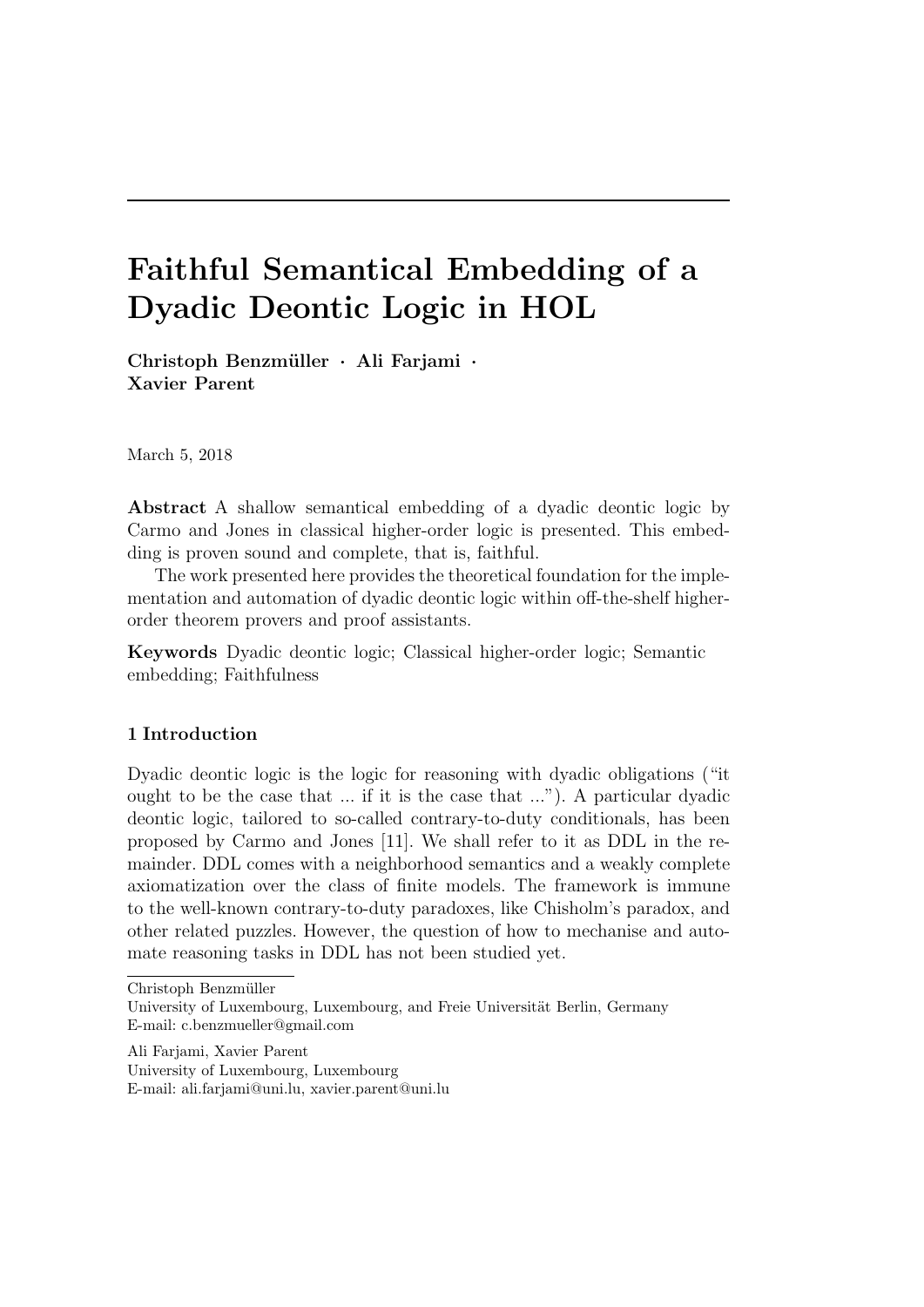This article adresses this challenge. We essentially devise a faithfull semantical embedding of DDL in classical higher-order logic (HOL). The latter logic thereby serves as an universal meta-logic. Analogous to successful, recent work in the area of computational metaphysics (cf. [6] and the references therein), the key motivation is to mechanise and automate DDL on the computer by reusing existing theorem proving technology for meta-logic HOL. The embedding of DDL in HOL as devised in this article enables just this.

Meta-logic HOL [4], as employed in this article, was originally devised by Church [14], and further developed by Henkin [15], Andrews [1,3,2]. It bases both terms and formulas on simply typed  $\lambda$ -terms. The use of the  $\lambda$ -calculus has some major advantages. For example, λ-abstractions over formulas allow the explicit naming of sets and predicates, something that is achieved in set theory via the comprehension axioms. Another advantage is, that the complex rules for quantifier instantiation at first-order and higher-order types is completely explained via the rules of  $\lambda$ -conversion (the so-called rules of  $\alpha$ -,  $β$ -, and *η*-conversion) which were proposed earlier by Church [12,13]. These two advantages are exploited in our embedding of DDL in HOL.

Different notions of semantics for HOL have been thoroughly studied in the literature [7,16]. In this article we assume HOL with Henkin semantics (cf. the detailed description by Benzmüller et. al.  $[7]$ ). For this notion of  $HOL$ , which does not suffer from Gödel's incompleteness results, several sound and complete theorem provers have been developed in the past decades [8]. We propose to reuse these systems for the automation of DDL. The semantical embedding as devised in this article provides both the theoretical foundation for the approach and the practical bridging technology that is enabling DDL applications within existing HOL theorem provers.

The article is structured as follows: Section 2 outlines the syntax and semantics of DDL, as far as needed for this article. Section 3 provides a comparably detailed introduction into HOL; this is needed to keep the article sufficiently self-contained. The semantical embedding of DDL in HOL is then devised and studied in Sec. 4. This section also presents the respective soundness and completeness proofs. Section 5 concludes the paper.

## 2 The Dyadic Deontic Logic of Carmo and Jones

This section provides a concise introduction of DDL, the dyadic deontic logic proposed by Carmo and Jones. Definitions as required for the remainder are presented. For further details we refer to the literature [11,10].

To define the formulas of DDL we start with an countable set of propositional symbols P, and we choose  $\neg$  and  $\vee$  as the only primitive connectives.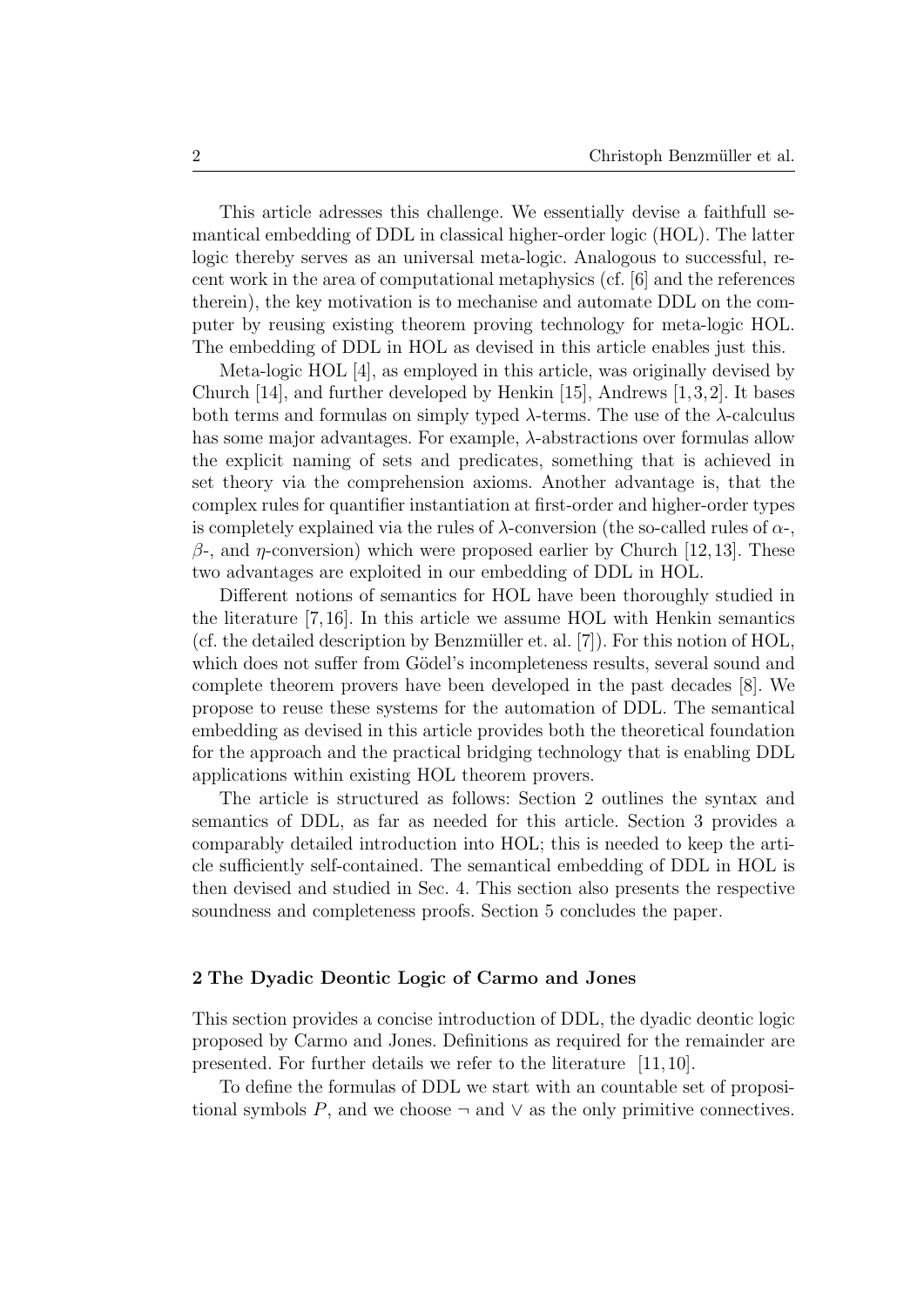The set of *DDL formulas* is given as the smallest set of formulas obeying the following conditions:

– Each  $p^i \in P$  is an (atomic) DDL formula.

– Given two arbitrary DDL formulas  $\varphi$  and  $\psi$ , then

| $\neg \varphi$                | $-$ classical negation,                                                                 |
|-------------------------------|-----------------------------------------------------------------------------------------|
| $\varphi \vee \psi$           | $-$ classical disjunction,                                                              |
| $\bigcirc$ ( $\psi/\varphi$ ) | $\hspace{0.1cm}$ dyadic deontic obligation: "it ought to be $\psi$ , given $\varphi$ ", |
| $\Box \varphi$                | $-$ in all worlds,                                                                      |
| $\square_a \varphi$           | $\hspace{1.6cm}$ in all actual versions of the current world,                           |
| $\square_p \varphi$           | $\hspace{1.6cm}$ in all potential versions of the current world,                        |
| $\bigcirc_a(\varphi)$         | — <i>monadic deontic operator for actual obligation</i> , and                           |
| $O_p(\varphi)$                | - monadic deontic operator for primary obligation                                       |
|                               |                                                                                         |

are also DDL formulas.

Further logical connectives can be defined as usual. For example, we may define  $\varphi \wedge \psi := \neg(\neg \varphi \vee \neg \psi), \varphi \rightarrow \psi := \neg \varphi \vee \psi, \varphi \leftrightarrow \psi := (\varphi \rightarrow \psi) \wedge (\psi \rightarrow \psi)$  $(\varphi), \Diamond \varphi := \neg \Box \neg \varphi, \Diamond_a \varphi := \neg \Box_a \neg \varphi, \Diamond_p \varphi := \neg \Box_p \neg \varphi, \top := \neg q \vee q$ , for some propositional symbol q, and  $\bot := \neg \top$ .

A DDL model is a structure  $M = \langle S, av, pv, ob, V \rangle$ , where S is a non empty set of items called possible worlds, V is a function assigning a set of worlds to each atomic formula, that is,  $V(p^i) \subseteq S$ .  $av: S \to P(S)$ , where  $P(S)$ denotes the power set of  $S$ , is a function mapping worlds to sets of worlds such that  $av(s) \neq \emptyset$ .  $av(s)$  denotes the set of actual versions of the world s.  $pv: S \to P(S)$  is another, similar mapping such that  $av(s) \subseteq pv(s)$  and  $s \in$  $pv(s)$ .  $pv(s)$  denotes the set of potential versions of the world s. ob:  $P(S) \rightarrow$  $P(P(S))$ , which denotes the set of propositions that are obligatory in context  $\bar{X} \subseteq S$ , is a function mapping set of worlds to sets of sets of worlds. The following conditions hold for *ob* (where  $\overline{X}, \overline{Y}, \overline{Z}$  designate arbitrary subsets of  $S$ :

- 1.  $\emptyset \notin ob(\bar{X})$ .
- 2. If  $\bar{Y} \cap \bar{X} = \bar{Z} \cap \bar{X}$ , then  $\bar{Y} \in ob(\bar{X})$  if and only if  $\bar{Z} \in ob(\bar{X})$ .
- 3. Let  $\bar{\beta} \subseteq ob(\bar{X})$  and  $\bar{\beta} \neq \emptyset$ . If  $(\cap \bar{\beta}) \cap \bar{X} \neq \emptyset$  (where  $\cap \bar{\beta} = \{s \in S \mid \text{for all } \bar{Z} \in \bar{S} \}$  $\beta$  we have  $s \in \overline{Z}$ , then  $(\cap \overline{\beta}) \in ob(\overline{X})$ .
- 4. If  $\bar{Y} \subseteq \bar{X}$  and  $\bar{Y} \in ob(\bar{X})$  and  $\bar{X} \subseteq \bar{Z}$ , then  $(\bar{Z} \setminus \bar{X}) \cup \bar{Y} \in ob(\bar{Z})$ .
- 5. If  $\bar{Y} \subseteq \bar{X}$  and  $\bar{Z} \in ob(\bar{X})$  and  $\bar{Y} \cap \bar{Z} \neq \emptyset$ , then  $\bar{Z} \in ob(\bar{Y})$ .

Satisfiability of a formula  $\varphi$  for a model  $M = \langle S, av, pv, ob, V \rangle$  and a world  $s \in S$  is denoted by  $M, s \models \varphi$  and we define  $V^M(\varphi) = \{ s \in S \mid M, s \models \varphi \}.$ In order to simplify the presentation, whenever the model  $M$  is obvious from context, we write  $V(\varphi)$  instead of  $V^M(\varphi)$ . Moreover, we often use "iff" as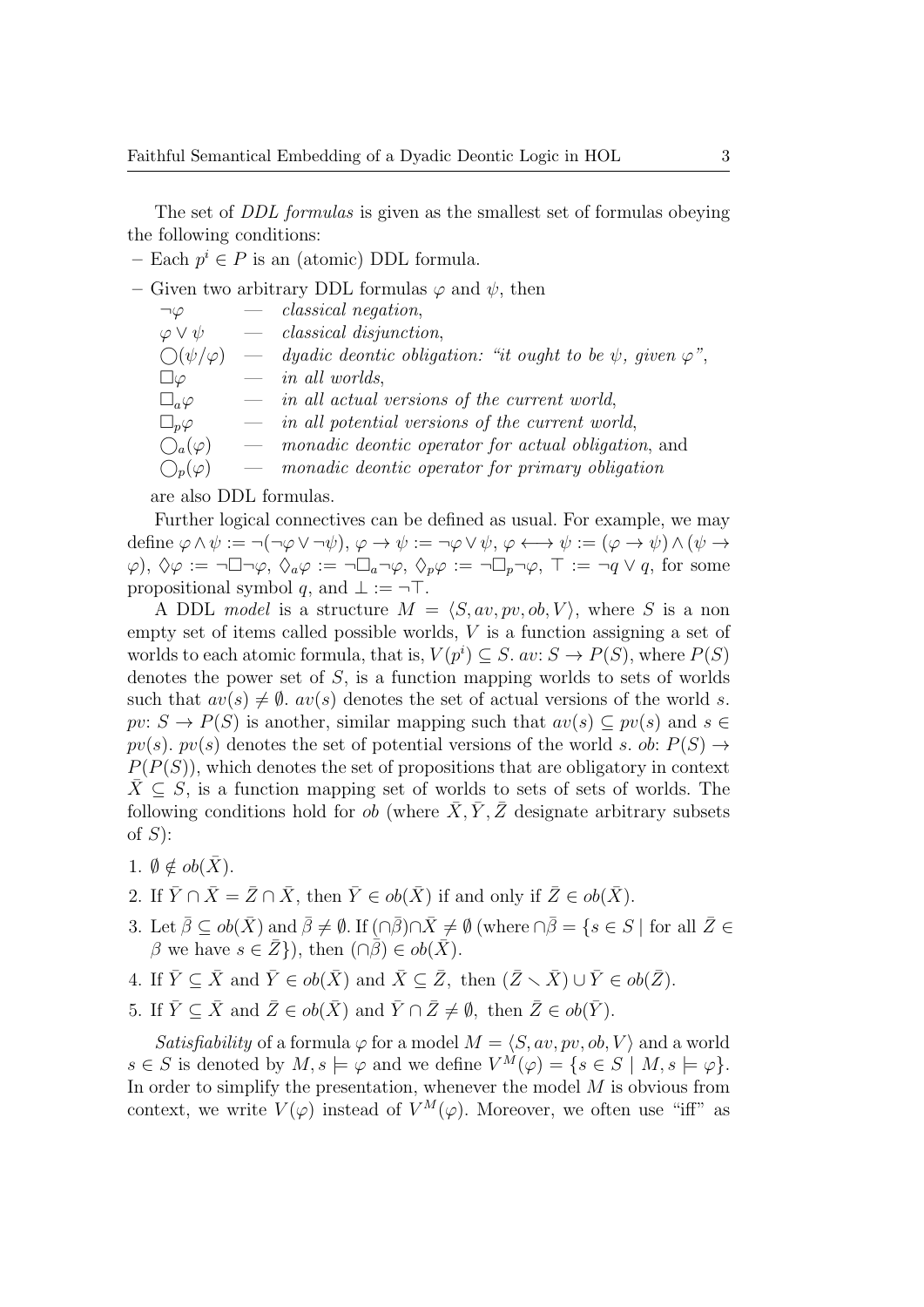shorthand for "if and only if".

| $M, s \models p$                       | iff $s \in V(p)$                                                               |
|----------------------------------------|--------------------------------------------------------------------------------|
| $M, s \models \neg \varphi$            | iff $M, s \not\models \varphi$ (that is, not $M, s \models \varphi$ )          |
| $M, s \models \varphi \vee \psi$       | iff $M, s \models \varphi$ or $M, s \models \psi$                              |
| $M, s \models \Box \varphi$            | iff $V(\varphi) = S$                                                           |
| $M, s \models \Box_a \varphi$          | iff $av(s) \subseteq V(\varphi)$                                               |
| $M, s \models \Box_p \varphi$          | iff $pv(s) \subseteq V(\varphi)$                                               |
| $M, s \models \bigcirc (\psi/\varphi)$ | iff $V(\psi) \in ob(V(\varphi))$                                               |
| $M, s \models \bigcirc_a \varphi$      | iff $V(\varphi) \in ob(av(s))$ and $av(s) \cap V(\neg \varphi) \neq \emptyset$ |
| $M, s \models \bigcirc_{p} \varphi$    | iff $V(\varphi) \in ob(pv(s))$ and $pv(s) \cap V(\neg \varphi) \neq \emptyset$ |

Our evaluation rule for  $\bigcirc$  ( $\bigcirc$ ) is a simplified version of the one used by Carmo and Jones. Given the constraints placed on ob, both rules are equivalent (cf. [5, result II-2-2]).

As usual, a DDL formula  $\varphi$  is *valid in a DDL model M* =  $\langle S, av, pv, ob, V \rangle$ , denoted as  $M \models^{DDL} \varphi$ , if and only if for all worlds  $s \in S$  holds  $M, s \models \varphi$ . formula  $\varphi$  is *valid*, denoted  $\models^{DDL} \varphi$ , if and only if it is valid in every DDL model.

#### 3 Classical Higher-order Logic

In this section we introduce classical higher-order logic (HOL). The presentation, which has partly been adapted from [5], is rather detailed in order to keep the article sufficiently self-contained.

#### 3.1 Syntax of HOL

For defining the syntax of HOL, we first introduce the set  $T$  of simple types. We assume that T is freely generated from a set of basic types  $BT \supset \{o, i\}$  using the function type constructor  $\rightarrow$ . o denotes the (bivalent) set of Booleans, and i a non-empty set of individuals.

For the definition of HOL, we start out with a family of denumerable sets of typed constant symbols  $(C_{\alpha})_{\alpha \in T}$ , called *signature*, and a family of denumerable sets of typed variable symbols  $(V_{\alpha})_{\alpha \in T}$ <sup>1</sup>. We employ Churchstyle typing, where each term  $t_{\alpha}$  explicitly encodes its type information in subscript  $\alpha$ .

The language of HOL is given as the smallest set of terms obeying the following conditions.

<sup>&</sup>lt;sup>1</sup> For example in Section 4 we will assume constant symbols  $av$ ,  $pv$  and  $ob$  with types  $i \rightarrow i \rightarrow o, i \rightarrow i \rightarrow o$  and  $(i \rightarrow o) \rightarrow (i \rightarrow o) \rightarrow o$  as part of the signature.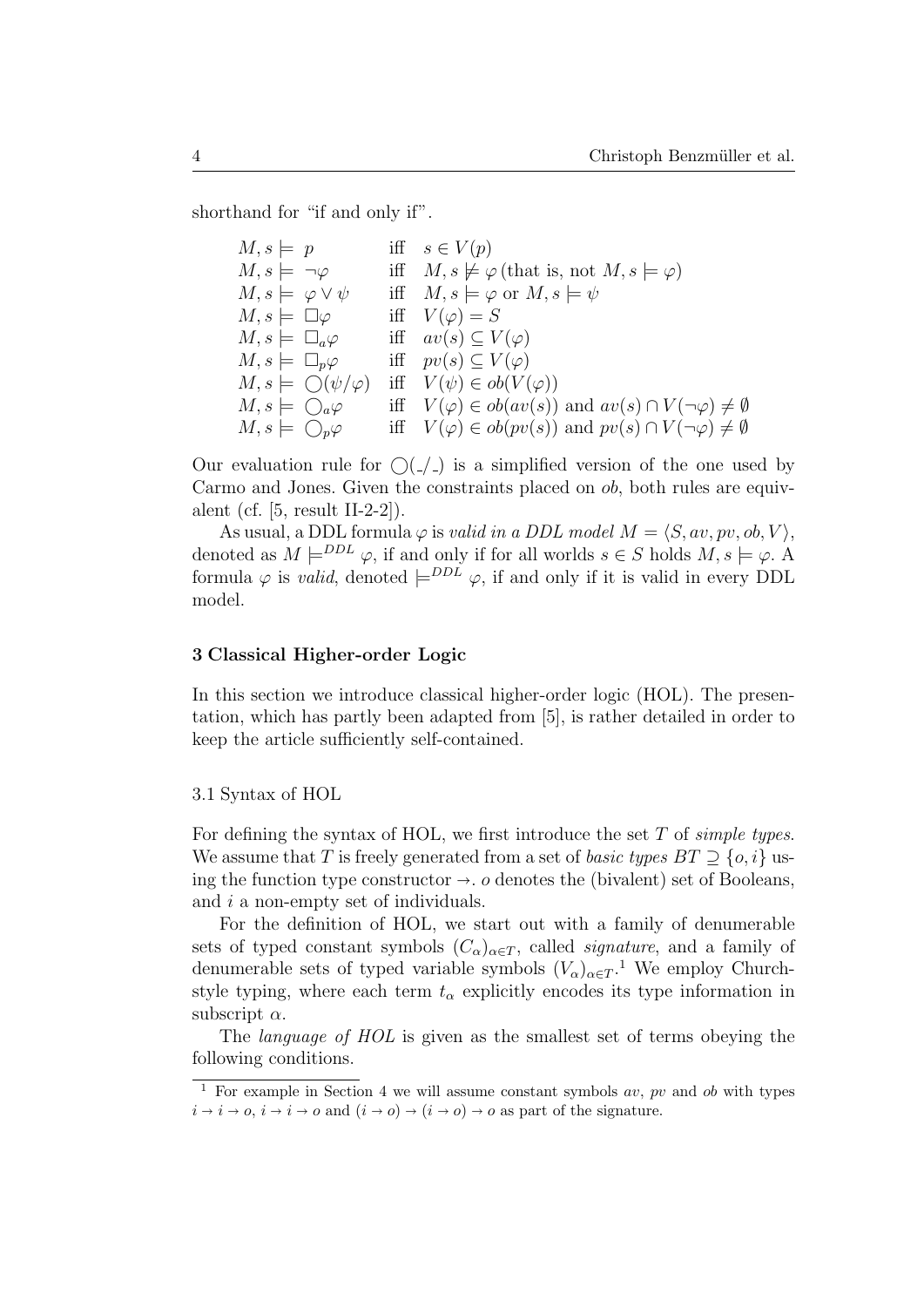- Every typed constant symbol  $c_{\alpha} \in C_{\alpha}$  is a HOL term of type  $\alpha$ .
- Every typed variable symbol  $X_{\alpha} \in V_{\alpha}$  is a HOL term of type  $\alpha$ .
- If  $s_{\alpha\beta}$  and  $t_{\alpha}$  are HOL terms of types  $\alpha \rightarrow \beta$  and  $\alpha$ , respectively, then  $(s_{\alpha\beta} t_{\alpha})_{\beta}$ , called *application*, is an HOL term of type  $\beta$ .
- If  $X_\alpha \in V_\alpha$  is a typed variable symbol and  $s_\beta$  is an HOL term of type  $\beta$ , then  $(\lambda X_{\alpha} s_{\beta})_{\alpha \to \beta}$ , called *abstraction*, is an HOL term of type  $\alpha \to \beta$ .

The above definition encompasses the simply typed  $\lambda$ -calculus. In order to extend this base framework into logic HOL we simply ensure that the signature  $(C_{\alpha})_{\alpha \in T}$  provides a sufficient selection of primitive logical connectives. Without loss of generality, we here assume the following primitive log*ical connectives* to be part of the signature:  $\neg_{o\rightarrow o} \in C_{o\rightarrow o}, \vee_{o\rightarrow o\rightarrow o} \in C_{o\rightarrow o\rightarrow o}$  $\Pi_{(\alpha \to \alpha) \to \alpha} \in C_{(\alpha \to \alpha) \to \alpha}$  and  $=_{\alpha \to \alpha \to \alpha} \in C_{\alpha \to \alpha \to \alpha}$ , abbreviated as  $=^{\alpha}$ . The symbols  $\Pi_{(\alpha\to\alpha)\to\alpha}$  and  $=_{\alpha\to\alpha\to\alpha}$  are generally assumed for each type  $\alpha \in T$ . The denotation of the primitive logical connectives is fixed below according to their intended meaning. Binder notation  $\forall X_{\alpha} s_{\alpha}$  is used as an abbreviation for  $\Pi_{(\alpha\to 0)\to 0}\lambda X_\alpha s_o$ . Universal quantification in HOL is thus modeled with the help of the logical constants  $\Pi_{(\alpha\to 0)\to 0}$  to be used in combination with lambda-abstraction. That is, the only binding mechanism provided in HOL is lambda-abstraction.

HOL is a logic of terms in the sense that the formulas of HOL are given as the terms of type o. In addition to the primitive logical connectives selected above, we could assume *choice operators*  $\epsilon_{(\alpha\to 0)\to\alpha} \in C_{(\alpha\to 0)\to\alpha}$  (for each type  $\alpha$ ) in the signature. We are not pursuing this here.

Type information as well as brackets may be omitted if obvious from the context, and we may also use infix notion to improve readability. For example, we may write  $(s \vee t)$  instead of  $((\vee_{o\rightarrow o\rightarrow o}s_o)t_o)$ .

From the selected set of primitive connectives, other logical connectives can be introduced as abbreviations.<sup>2</sup> For example, we may define  $s \wedge t :=$  $\neg(\neg s \vee \neg t), s \rightarrow t := \neg s \vee t, s \leftrightarrow t := (s \rightarrow t) \wedge (t \rightarrow s)$ ,  $\top := (\lambda X_i X_i) =$  $(\lambda X_i X_i), \perp := \neg \top$  and  $\exists X_\alpha s := \neg \forall X_\alpha \neg s$ .

Also equality can be defined in HOL by exploiting Leibniz' principle, expressing that two objects are equal if they share the same properties. Leibniz equality  $\stackrel{\text{def}}{=} \alpha$  at type  $\alpha$  is thus defined as  $s_{\alpha} \stackrel{\text{def}}{=} t_{\alpha} := \forall P_{\alpha \to o}(\neg Ps \lor Pt)$ .

<sup>2</sup> As demonstrated by Andrews [4], we could in fact start out with only primitive equality in the signature (for all types  $\alpha$ ) and introduce all other logical connectives as abbreviations based on it. The motivation for the redundant signature as selected here is to stay close to the the choices taken in implemented theorem provers such as LEO-II and Leo-III and also to theory paper [7], which is recommended for further details.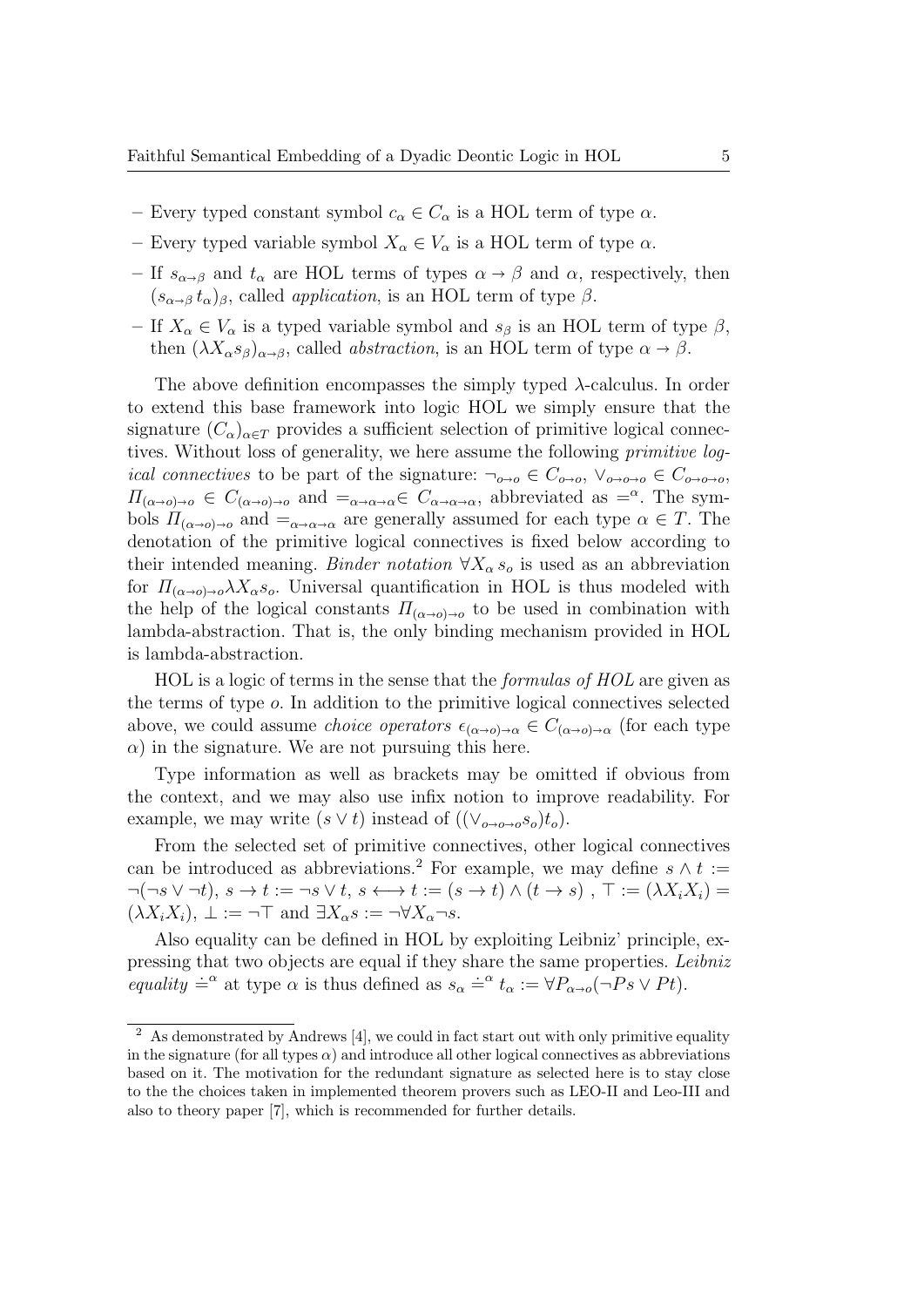Each occurrence of a variable in a term is either bound by a  $\lambda$  or free. We use  $free(s)$  to denote the set of variables with a free occurrence in s. We consider two terms to be equal if the terms are the same up to the names of bound variables, that is, we consider  $\alpha$ -conversion implicitly.

Substitution of a term  $s_{\alpha}$  for a variable  $X_{\alpha}$  in a term  $t_{\beta}$  is denoted by  $[s/X]t$ . Since we consider  $\alpha$ -conversion implicitly, we assume the bound variables of t to avoid variable capture.

Well-known operations and relations on HOL terms include  $\beta\eta$ -normalization and  $\beta\eta$ -equality, denoted by  $s =_{\beta\eta} t$ ,  $\beta$ -reduction and  $\eta$ -reduction. A  $\beta$ redex  $(\lambda Xs)t$  β-reduces to  $[t/X]$ s. An  $\eta$ -redex  $\lambda X(sX)$ , where  $X \notin free(s)$ ,  $\eta$ -reduces to s. We write  $s =_\beta t$  to mean s can be converted to t by a series of β-reductions and expansions. Similarly,  $s =_{\beta n} t$  means s can be converted to t using both  $\beta$  and  $\eta$ .

#### 3.2 Semantics of HOL

The semantics of HOL is well understood and thoroughly documented. The introduction provided next focuses on the aspects as needed for this article. For more details we refer to the previously mentioned literature [7].

The semantics of choice for the remainder is Henkin semantics, i.e., we work with Henkin's general models. Henkin models (and standard models) are introduced next. We start out with introducing frame structures.

A frame D is a collection  $\{D_{\alpha}\}_{{\alpha}\in\mathcal{T}}$  of nonempty sets  $D_{\alpha}$ , such that  $D<sub>o</sub> = {T, F}$  (for truth and falsehood). The  $D<sub>α→β</sub>$  are collections of functions mapping  $D_{\alpha}$  into  $D_{\beta}$ .

A model for HOL is a tuple  $M = \langle D, I \rangle$ , where D is a frame, and I is a family of typed interpretation functions mapping constant symbols  $p_{\alpha} \in C_{\alpha}$ to appropriate elements of  $D_{\alpha}$ , called the *denotation of*  $p_{\alpha}$ . The logical connectives  $\neg$ ,  $\neg$ ,  $\neg$ ,  $\Pi$  and  $=$  are always given their expected, standard denotations:<sup>3</sup>

$$
-I(\neg_{o\to o}) = not \in D_{o\to o} \text{ such that } not(T) = F \text{ and } not(F) = T.
$$

$$
-I(\vee_{o\to o\to o})=or\in D_{o\to o\to o}
$$
 such that  $or(a,b)=T$  iff  $(a=T$  or  $b=T$ ).

 $-I(=_{\alpha\to\alpha\to\alpha})=id\in D_{\alpha\to\alpha\to\alpha}$  such that for all  $a,b\in D_{\alpha}, id(a,b)=T$  iff a is identical to b.

<sup>&</sup>lt;sup>3</sup> Since  $=\alpha \rightarrow \alpha \rightarrow 0$  (for all types  $\alpha$ ) is in the signature, it is ensured that the domains  $D_{\alpha\to\alpha\to\alpha}$  contain the respective identity relations. This addresses an issue discovered by Andrews [2]: if such identity relations were not existing in the  $D_{\alpha\to\alpha\to\alpha}$ , then Leibniz equality in Henkin semantics may not denote as intended.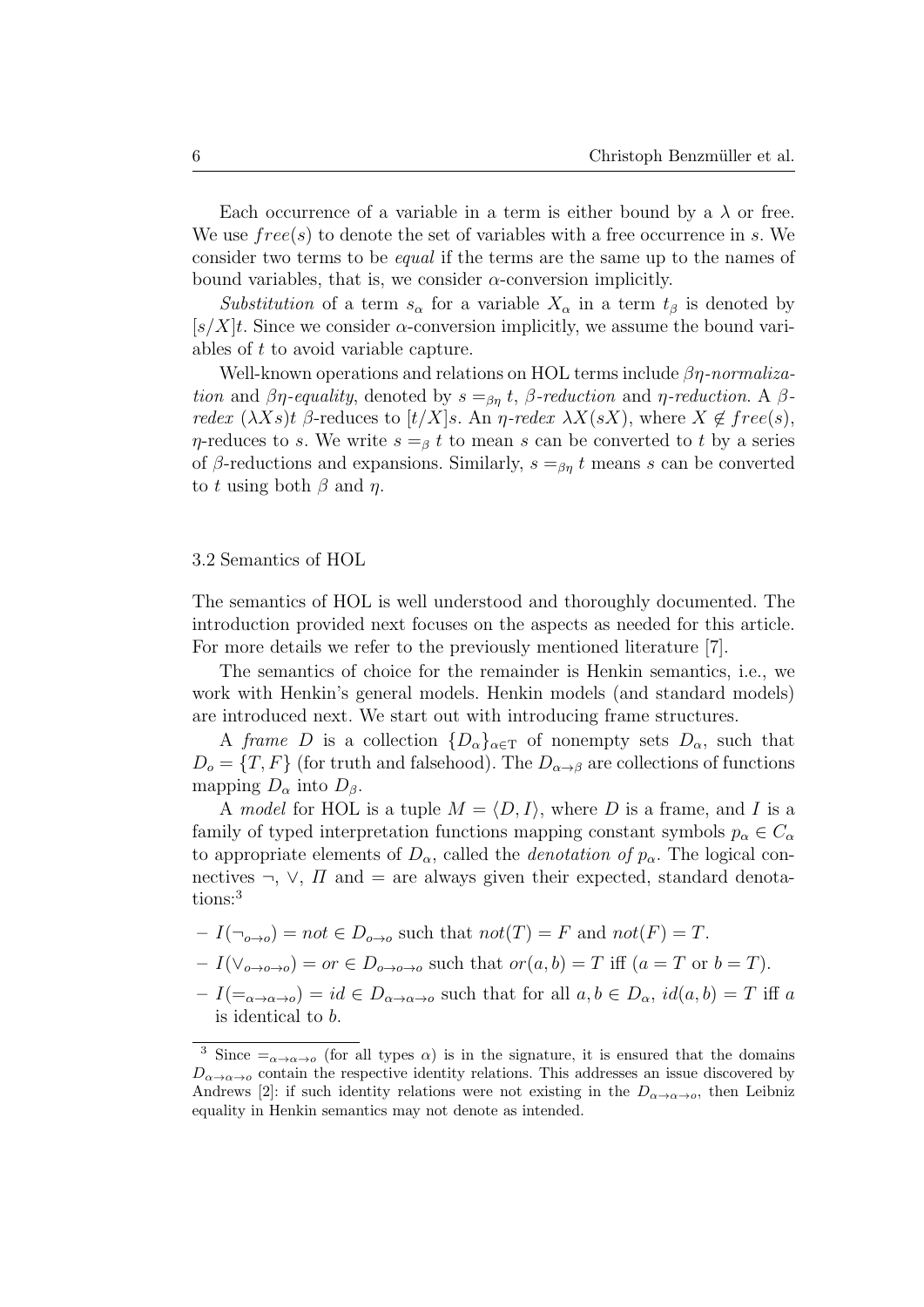$-I(H_{(\alpha\to 0)\to 0})=all \in D_{(\alpha\to 0)\to 0}$  such that for all  $s \in D_{\alpha\to 0}$ , all $(s)=T$  iff  $s(a) = T$  for all  $a \in D_{\alpha}$ ; i.e., s is the set of all objects of type  $\alpha$ .

Variable assignments are a technical aid for the subsequent definition of an interpretation function  $\Vert . \Vert^{M,g}$  for HOL terms. This interpretation function is parametric over a model  $M$  and a variable assignment  $q$ .

A variable assignment g maps variables  $X_{\alpha}$  to elements in  $D_{\alpha}$ . g[d/W] denotes the assignment that is identical to  $g$ , except for variable  $W$ , which is now mapped to d.

The *denotation*  $||s_{\alpha}||^{M,g}$  of an HOL term  $s_{\alpha}$  on a model  $M = \langle D, I \rangle$  under assignment g is an element  $d \in D_{\alpha}$  defined in the following way:

$$
||p_{\alpha}||^{M,g} = I(p_{\alpha})
$$
  
\n
$$
||X_{\alpha}||^{M,g} = g(X_{\alpha})
$$
  
\n
$$
||(s_{\alpha \to \beta} t_{\alpha})_{\beta}||^{M,g} = ||s_{\alpha \to \beta}||^{M,g} (||t_{\alpha}||^{M,g})
$$
  
\n
$$
||(\lambda X_{\alpha} s_{\beta})_{\alpha \to \beta}||^{M,g} = \text{the function } f \text{ from } D_{\alpha} \text{ to } D_{\beta} \text{ such that}
$$
  
\n
$$
f(d) = ||s_{\beta}||^{M,g[d/X_{\alpha}]} \text{ for all } d \in D_{\alpha}
$$

A model  $M = \langle D, I \rangle$  is called a *standard model* if and only if for all  $\alpha, \beta \in T$  we have  $D_{\alpha \to \beta} = \{f \mid f : D_{\alpha} \longrightarrow D_{\beta}\}.$  In a *Henkin model (general* model) function spaces are not necessarily full. Instead it is only required that for all  $\alpha, \beta \in T$ ,  $D_{\alpha \to \beta} \subseteq \{f \mid f : D_{\alpha} \longrightarrow D_{\beta}\}.$  However, it is required that the valuation function  $\Vert \cdot \Vert^{M,g}$  from above is total, so that every term denotes. Note that this requirement, which is called *Denotatpflicht*, ensures that the function domains  $D_{\alpha\to\beta}$  never become too sparse, that is, the denotations of the lambda-abstractions as devised above are always contained in them.

**Corollary 1** For any Henkin model  $M = \langle D, I \rangle$  and variable assignment g holds:

1. 
$$
\|(\neg_{o\to o} s_o)_o\|^{M,g} = T
$$
 iff  $\|s_o\|^{M,g} = F$ .  
\n2.  $\|((\vee_{o\to o\to o} s_o) t_o)_o\|^{M,g} = T$  iff  $\|s_o\|^{M,g} = T$  or  $\|t_o\|^{M,g} = T$ .  
\n3.  $\|((\wedge_{o\to o\to o} s_o) t_o)_o\|^{M,g} = T$  iff  $\|s_o\|^{M,g} = T$  and  $\|t_o\|^{M,g} = T$ .  
\n4.  $\|((\rightarrow_{o\to o\to o} s_o) t_o)_o\|^{M,g} = T$  iff  $\|s_o\|^{M,g} = T$  then  $\|t_o\|^{M,g} = T$ .  
\n5.  $\|((\leftarrow_{o\to o\to o} s_o) t_o)_o\|^{M,g} = T$  iff  $\|s_o\|^{M,g} = T$  iff  $\|t_o\|^{M,g} = T$ .  
\n6.  $\|\top\|^{M,g} = T$ .  
\n7.  $\|\bot\|^{M,g} = F$ .  
\n8.  $\|(\forall X_{\alpha} s_o)_o\|^{M,g} = \|(\forall_{(\alpha\to o)\to o}(\lambda X_{\alpha} s_o))_o\|^{M,g} = T$  iff for all  $d \in D_{\alpha}$  we have  $\|s_o\|^{M,g[d/X_{\alpha}]} = T$ .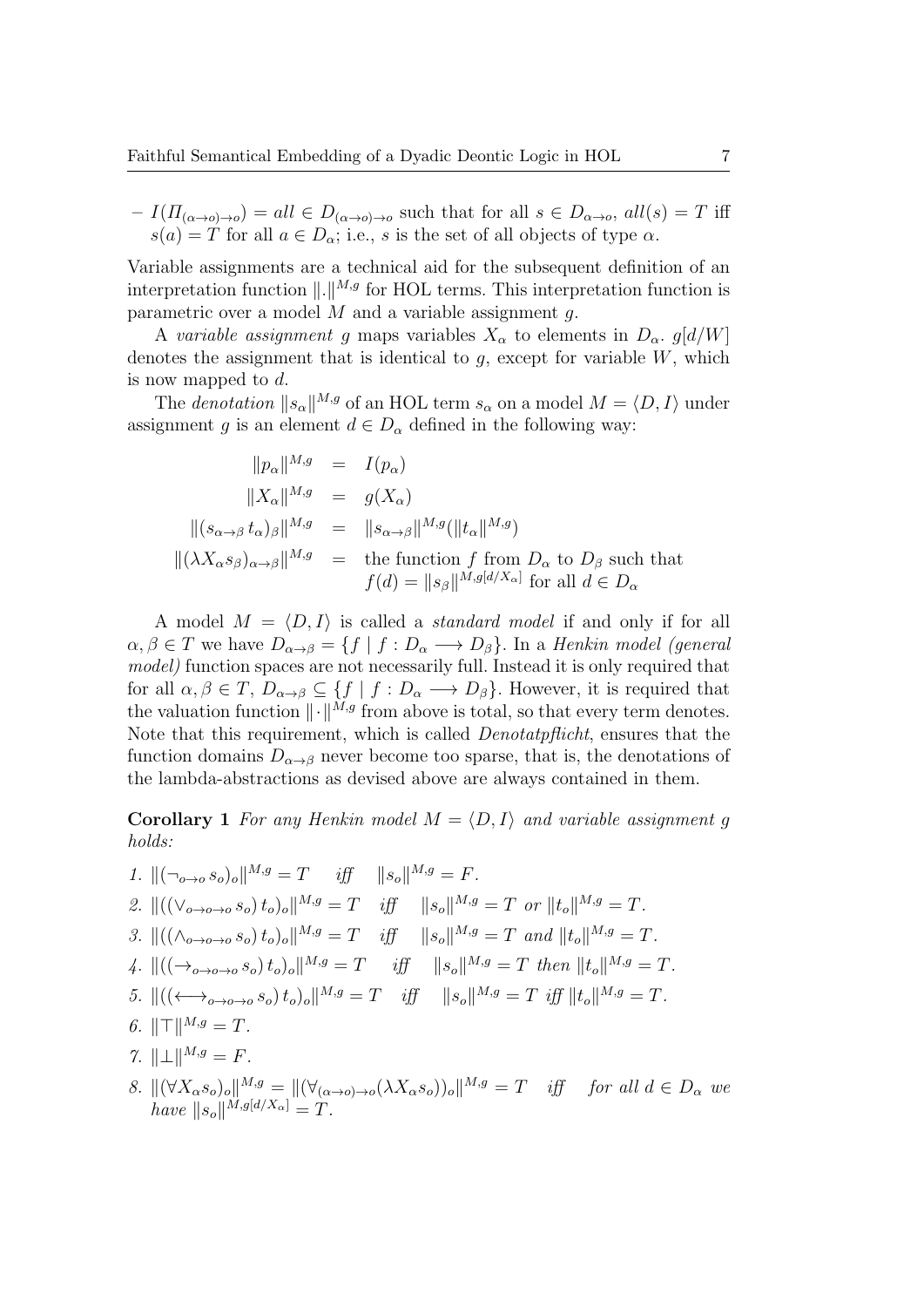9.  $\|(\exists X_{\alpha}s_{o})_{o}\|^{M,g} = T$  iff there exists  $d \in D_{\alpha}$  such that  $\|s_{o}\|^{M,g[d/X_{\alpha}]} = T$ .

Proof We leave the proof as an exercise to the reader.

An HOL formula  $s_o$  is *true* in an Henkin model M under assignment g if and only if  $||s_o||^{M,g} = T$ ; this is also denoted by  $M, g \models^{\text{HOL}} s_o$ . An HOL formula  $s_o$  is called *valid* in M, which is denoted by  $M \models^{\text{HOL}} s_o$ , if and only if  $M, g \models^{\text{HOL}} s_o$  for all assignments g. Moreover, a formula  $s_o$  is called valid, denoted by  $\models^{\text{HOL}} s_o$ , if and only if  $s_o$  is valid in all Henkin models M. Finally, we define  $\Sigma \models^{\text{HOL}} s_o$  for a set of HOL formulas  $\Sigma$  if and only if  $M \models^{\text{HOL}} s_o$ for all Henkin models M with  $M \models^{\text{HOL}} t_o$  for all  $t_o \in \Sigma$ .

Note that any standard model is obviously also a Henkin model. Hence, validity of a HOL formula  $s_0$  for all Henkin models, implies validity of  $s_0$  for all standard models.

#### 4 Modeling DDL as a Fragment of HOL

This section, as the core contribution of this article, presents a shallow semantical embedding of DDL in HOL and proves its soundness and completeness.

#### 4.1 Semantical Embedding

DDL formulas are identified in our semantical embedding with certain HOL terms (predicates) of type  $i \to o$ . They can be applied to terms of type i, which are assumed to denote possible worlds. That is, the HOL type  $i$  is now identified with a (non-empty) set of worlds. Type  $i \rightarrow o$  is abbreviated as  $\tau$  in the remainder. The HOL signature is assumed to contain the constant symbol  $av_{i\rightarrow\tau}$ ,  $pv_{i\rightarrow\tau}$  and  $ob_{\tau\rightarrow\tau\rightarrow o}$ . Moreover, for each propositional symbol  $p^i$ of DDL, the HOL signature must contain a respective constant symbols  $p_{\tau}^i$ . Without loss of generality, we assume that besides those symbols and the primitive logical connectives of HOL, no other constant symbols are given in the signature of HOL.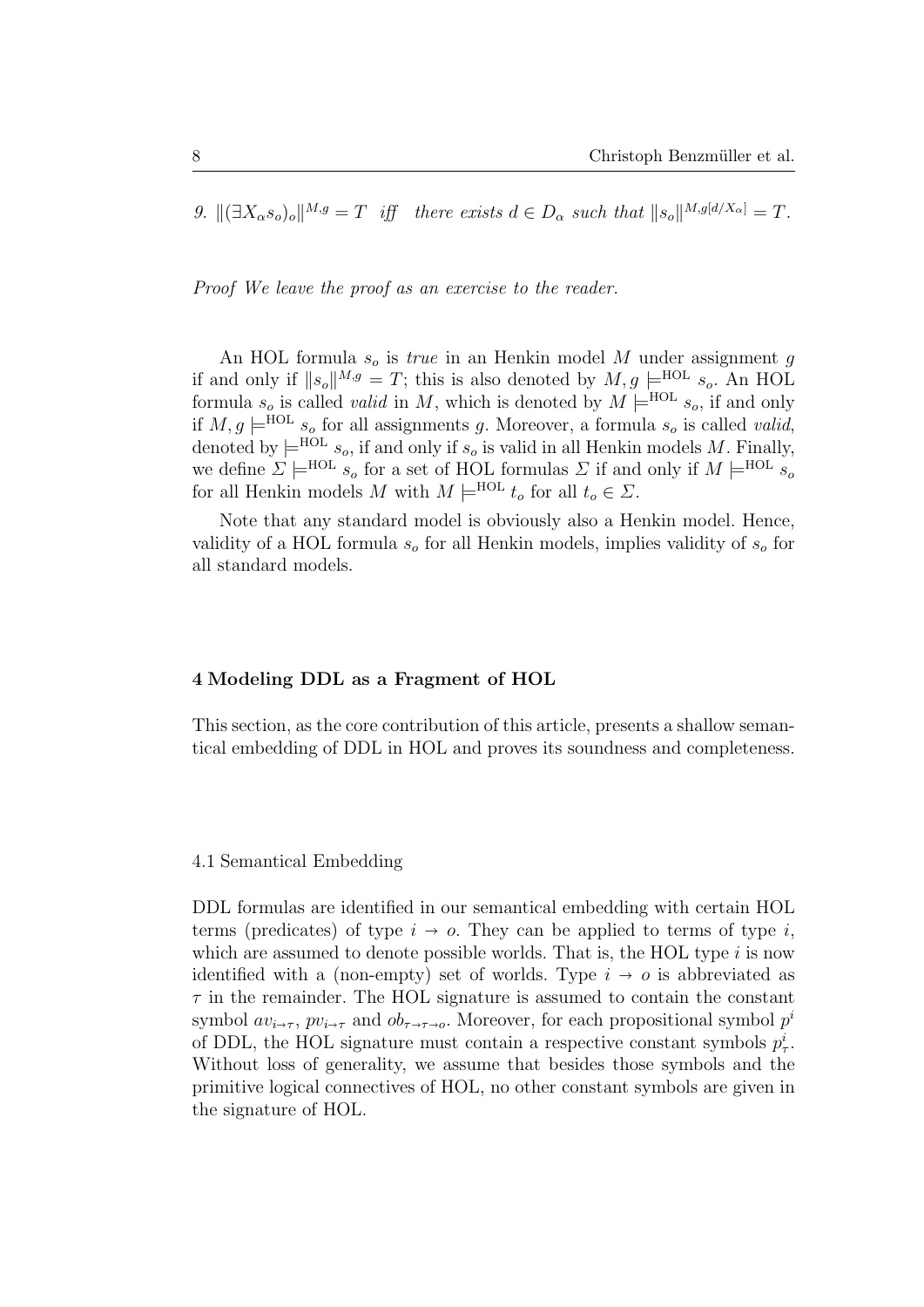The mapping  $\lvert \cdot \rvert$  translates DDL formulas s into HOL terms  $\lvert s \rvert$  of type  $\tau$ . The mapping is recursively defined:

$$
p^{i} = p^{i}
$$
  
\n
$$
[-s] = \neg_{\tau} [s]
$$
  
\n
$$
[s \vee t] = \vee_{\tau \to \tau \to \tau} [s][t]
$$
  
\n
$$
[\Box s] = \Box_{\tau \to \tau} [s]
$$
  
\n
$$
[\bigcirc(t/s)] = \bigcirc_{\tau \to \tau \to \tau} [s][t]
$$
  
\n
$$
[\Box_{a}s] = \Box_{\tau \to \tau}^{a} [s]
$$
  
\n
$$
[\Box_{p}s] = \Box_{\tau \to \tau}^{p} [s]
$$
  
\n
$$
[\bigcirc_{a}(s)] = \bigcirc_{\tau \to \tau}^{a} [s]
$$
  
\n
$$
[\bigcirc_{p}(s)] = \bigcirc_{\tau \to \tau}^{p} [s]
$$

 $\neg_{\tau \to \tau}, \vee_{\tau \to \tau \to \tau}, \Box_{\tau \to \tau}, \bigcirc_{\tau \to \tau}, \Box_{\tau \to \tau}^a, \Box_{\tau \to \tau}^p, \bigcirc_{\tau \to \tau}^a$  and  $\bigcirc_{\tau \to \tau}^p$  thereby abbreviate the following HOL terms:

$$
\begin{aligned}\n\gamma_{\tau \to \tau} &= \lambda A_{\tau} \lambda X_{i} \neg (AX) \\
\forall_{\tau \to \tau \to \tau} &= \lambda A_{\tau} \lambda B_{\tau} \lambda X_{i} (AX \lor BX) \\
\Box_{\tau \to \tau} &= \lambda A_{\tau} \lambda X_{i} \forall Y_{i} (AY) \\
\bigcirc_{\tau \to \tau \to \tau} &= \lambda A_{\tau} \lambda B_{\tau} \lambda X_{i} (ob AB) \\
\Box_{\tau \to \tau}^{a} &= \lambda A_{\tau} \lambda X_{i} \forall Y_{i} (\neg (av XY) \lor AY) \\
\Box_{\tau \to \tau}^{p} &= \lambda A_{\tau} \lambda X_{i} \forall Y_{i} (\neg (pv XY) \lor (AY)) \\
\bigcirc_{\tau \to \tau}^{a} &= \lambda A_{\tau} \lambda X_{i} ((ob (av X) A) \land \exists Y_{i} (av XY \land \neg (AY))) \\
\bigcirc_{\tau \to \tau}^{p} &= \lambda A_{\tau} \lambda X_{i} ((ob (pv X) A) \land \exists Y_{i} (pv XY \land \neg (AY)))\n\end{aligned}
$$

Analyzing the truth of a translated formula  $|s|$  in a world represented by term  $w_i$  corresponds to evaluating the application (|s|w<sub>i</sub>). In line with previous work [9], we define  $\text{vld}_{\tau\to o} = \lambda A_\tau \forall S_i(A\,S)$ . With this definition, validity of a DDL formula s in DDL corresponds to the validity of formula (vld  $|s|$ ) in HOL, and vice versa.

#### 4.2 Soundness and Completeness

To prove the soundness and completeness, that is, faithfulness, of the above embedding, a mapping from DDL models into Henkin models is employed.

Definition 1 (Henkin model  $H^M$  for DDL model  $M$ ) For any DDL model  $M = \langle S, av, pv, ob, V \rangle$ , we define corresponding Henkin models  $H^M$ . Thus, let a DDL model  $M = \langle S, av, pv, ob, V \rangle$  be given. Moreover, assume that  $p^1, ..., p^m \in P$ , for  $m \ge 1$ , are the only propositional symbols of DDL. Remember that our embedding requires the corresponding signature of HOL to provide constant symbols  $p^j_\tau$  such that  $\lfloor p^j \rfloor = p^j_\tau$  for  $j = 1, \ldots, m$ .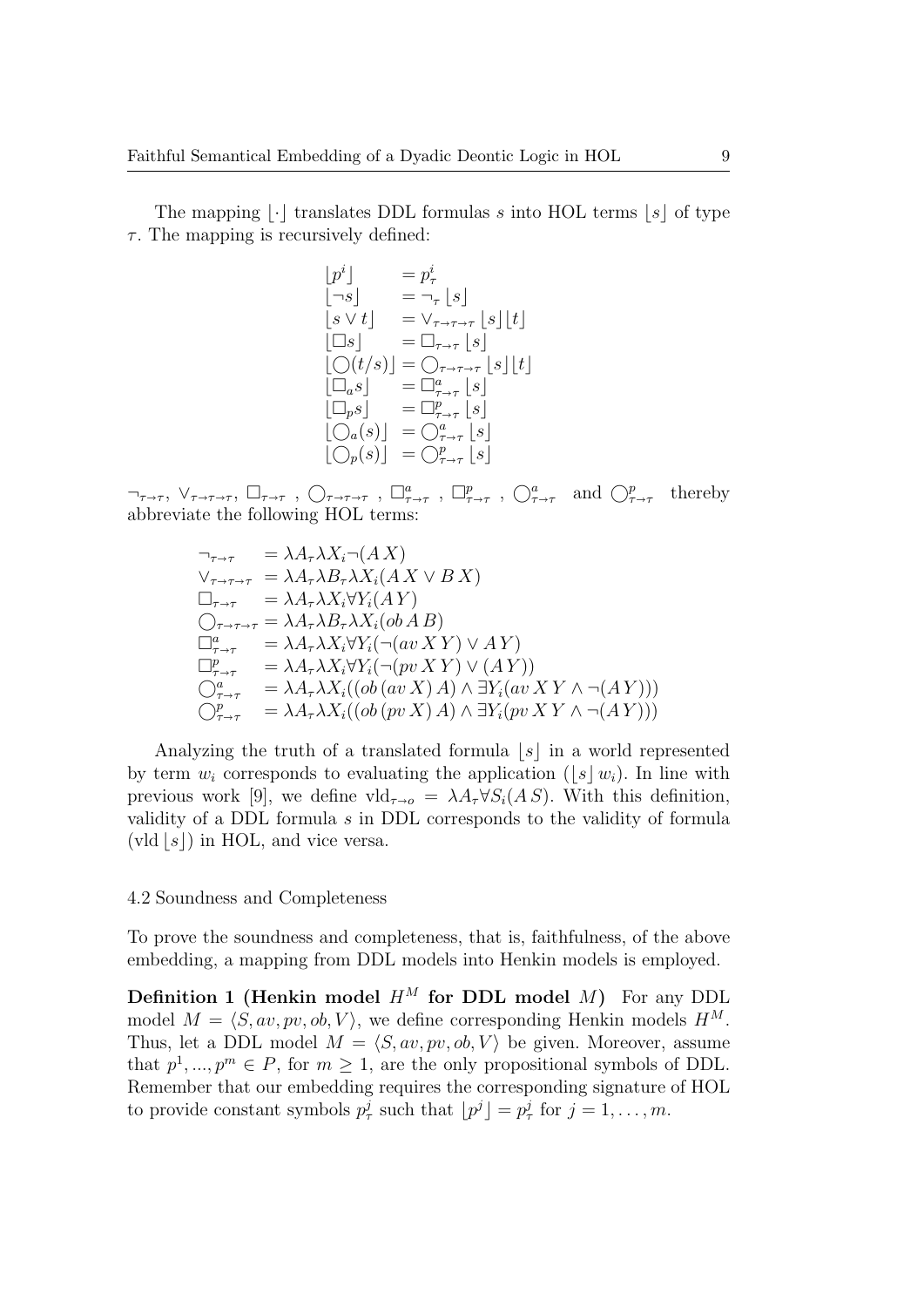An Henkin model  $H^M = \langle \{D_\alpha\}_{\alpha \in T} , I \rangle$  for M is now defined as follows:  $D_i$  is chosen as the set of possible worlds S; all other sets  $D_{\alpha\beta}$  are chosen as (not necessarily full) sets of functions from  $D_{\alpha}$  to  $D_{\beta}$ . For all  $D_{\alpha\beta}$  the rule that every term  $t_{\alpha\beta}$  must have a denotation in  $D_{\alpha\beta}$  must be obeyed (Denotatpflicht). In particular, it is required that  $D_{\tau}, D_{i\to\tau}$  and  $D_{\tau\to\tau\to\varrho}$  contain the elements  $Ip^j_\tau$ ,  $Iav_{i\to\tau}$ ,  $Ipv_{i\to\tau}$  and  $Iob_{\tau\to\tau\to o}$ . The interpretation function I of  $H^M$  is defined as follows:

- 1. For  $i = 1, ..., m$ ,  $I p_{\tau}^{i} \in D_{\tau}$  is chosen such that  $I p_{\tau}^{i}(s) = T$  iff  $s \in V(p^{j})$ in M.
- 2.  $Iav_{i\rightarrow\tau} \in D_{i\rightarrow\tau}$  is chosen such that  $Iav_{i\rightarrow\tau}(s, u) = T$  iff  $u \in av(s)$  in M.
- 3.  $Ipv_{i\rightarrow\tau} \in D_{i\rightarrow\tau}$  is chosen such that  $Ipv_{i\rightarrow\tau}(s, u) = T$  iff  $u \in pv(s)$  in M.
- 4.  $I \circ b_{\tau \to \tau \to o} \in D_{\tau \to \tau \to o}$  is chosen such that  $I \circ b_{\tau \to \tau \to o}(\bar{X}, \bar{Y}) = T$  iff  $\bar{Y} \in \overline{ob}(\bar{X})$ in M.
- 5. For the logical connectives  $\neg$ ,  $\vee$ ,  $\Pi$  and  $=$  of HOL the interpretation function  $I$  is defined as usual (see the previous section).

Since we assume that there are no other symbols (besides the  $p_{\tau}^{i}$ , av, pv, ob and  $\neg, \vee, \Pi$ , and  $=$ ) in the signature of HOL, I is a total function. Moreover, the above construction guarantees that  $H^M$  is a Henkin model:  $\langle D, I \rangle$  is a frame, and the choice of I in combination with the Denotatpflicht ensures that for arbitrary assignments g,  $\|\cdot\|^{H^M,g}$  is an total evaluation function.

**Lemma 1** Let  $H^M$  be a Henkin model for a DDL model M. In  $H^M$  we have for all  $s \in D_i$  and all  $\bar{X}, \bar{Y}, \bar{Z} \in D_{\tau}$  (cf. the conditions DDL models as stated on page  $3$ ):<sup>4</sup>

- $(av)$   $Iav_{i\rightarrow \tau}(s) \neq \emptyset$ .
- $(pv1)$   $Iav_{i\rightarrow\tau}(s) \subseteq Ipv_{i\rightarrow\tau}(s)$ .
- $(pv2)$   $s \in Ipv_{i \to \tau}(s)$ .
- $(obj)$   $\emptyset \notin Iob_{\tau \to \tau \to o}(\bar{X}).$
- $(ob2)$  If  $\overline{Y} \cap \overline{X} = \overline{Z} \cap \overline{X}$ , then  $(\overline{Y} \in Iob_{\tau \to \tau \to o}(\overline{X})$  iff  $\overline{Z} \in Iob_{\tau \to \tau \to o}(\overline{X})$ ).

(ob3) Let  $\overline{\beta} \subset Iob_{\tau \to \tau \to o}(\overline{X})$  and  $\overline{\beta} \neq \emptyset$ . If  $(\cap \bar{\beta}) \cap \bar{X} \neq \emptyset$ , where  $\cap \bar{\beta} = \{s \in S \mid \text{for all } \bar{Z} \in \bar{\beta} \text{ we have } s \in \bar{Z}\}\$ , then  $(\cap \overline{\beta}) \in Iob_{\tau \to \tau \to o}(\overline{X}).$ 

- $(ob4)$  If  $\overline{Y} \subseteq \overline{X}$  and  $\overline{Y} \in Iob_{\tau \to \tau \to o}(\overline{X})$  and  $\overline{X} \subseteq \overline{Z}$ , then  $(\bar{Z} \setminus \bar{X}) \cup \bar{Y} \in Iob_{\tau \to \tau \to o}(\bar{Z}).$
- (ob5) If  $\bar{Y} \subseteq \bar{X}$  and  $\bar{Z} \in Iob_{\tau \to \tau \to o}(\bar{X})$  and  $\bar{Y} \cap \bar{Z} \neq \emptyset$ , then  $\bar{Z} \in Iob_{\tau \to \tau \to o}(\bar{Y})$ .

<sup>&</sup>lt;sup>4</sup> In the proof we implicitly employ curring and uncurring, and we associate sets with their characteristic functions. This analogously applies to the remainder of this article.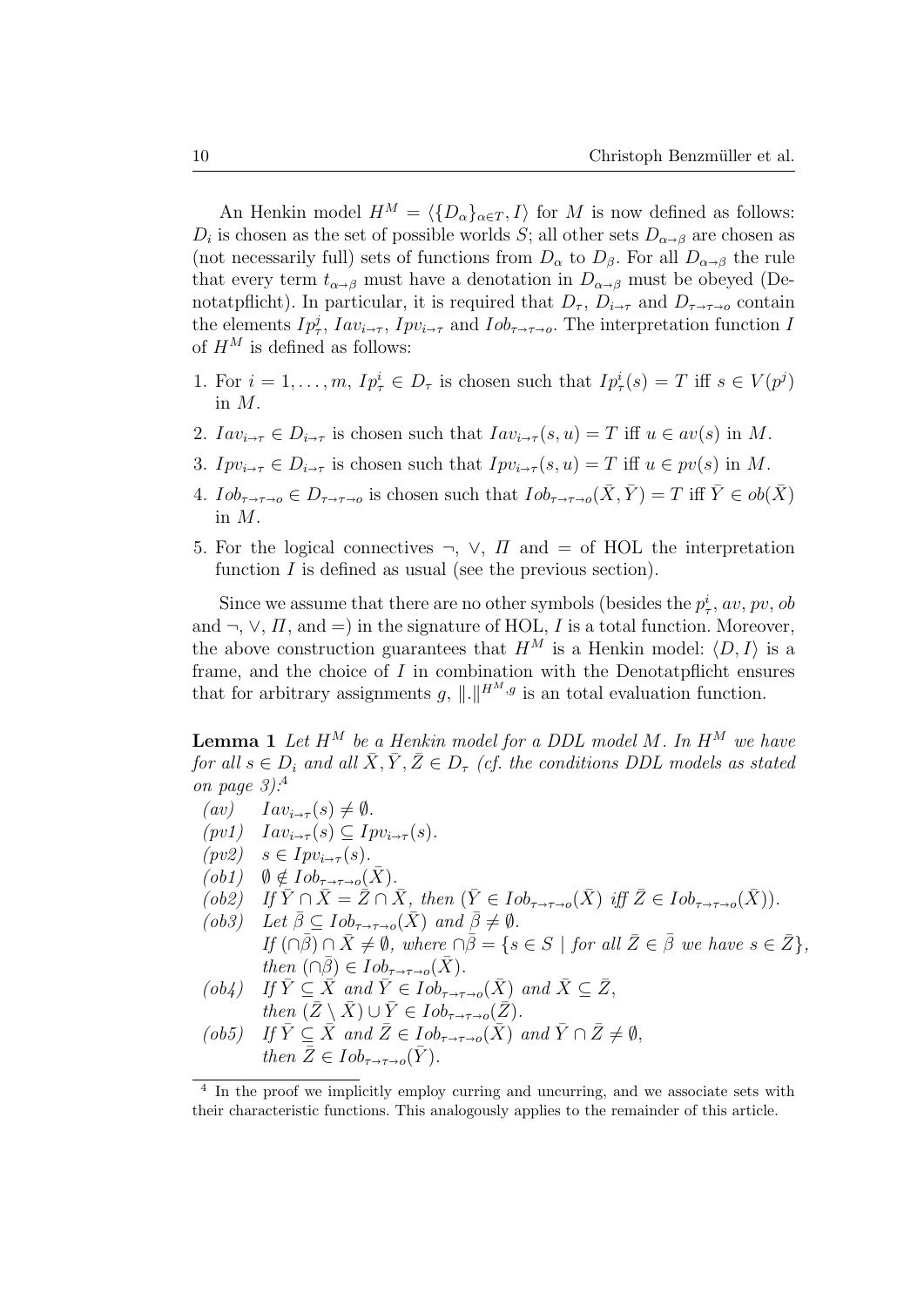*Proof* Each statement follows by construction of  $H^M$  for M.

(av): By definition of av for  $s \in S$  in M,  $av(s) \neq \emptyset$ ; hence, there is  $u \in S$ such that  $u \in av(s)$ . By definition of  $H^M$ ,  $Iav_{i\rightarrow\tau}(s, u) = T$ , so  $u \in Iav_{i\rightarrow\tau}(s)$ and hence  $Iav_{i\rightarrow\tau}(s) \neq \emptyset$  in  $H^M$ .

(pv1): By definition of av and pv for  $s \in S$  in M,  $av(s) \subseteq pv(s)$ ; hence, for every  $u \in av(s)$  we have  $u \in pv(s)$ . In  $H^M$  this means, if  $Iav_{i\to\tau}(s, u) = T$ , then  $Ipv_{i\rightarrow\tau}(s, u) = T$ . So,  $Iav_{i\rightarrow\tau}(s) \subseteq Ipv_{i\rightarrow\tau}(s)$  in  $H^M$ .

(pv2): This case is similar to (av).

(ob1): By definition of ob, we have  $\emptyset \notin ob(\bar{X})$ ; hence, in  $H^M$ ,  $\text{Iob}_{\tau \to \tau \to o}(\bar{X}, \emptyset) =$ F, that is  $\emptyset \notin \text{Iob}_{\tau \to \tau \to o}(X)$ .

(ob2): Suppose  $\overline{Y} \cap \overline{X} = \overline{Z} \cap \overline{X}$ . In M we have  $\overline{Y} \in ob(\overline{X})$  iff  $\overline{Z} \in ob(\overline{X})$ . By definition of  $H^M$  we have  $Iob_{\tau \to \tau \to 0}(\bar{X}, \bar{Y}) = T$  iff  $Iob_{\tau \to \tau \to 0}(\bar{X}, \bar{Z}) = T$ . Hence,  $\overline{Y} \in Iob_{\tau \to \tau \to o}(\overline{X})$  iff  $\overline{Z} \in Iob_{\tau \to \tau \to o}(\overline{X})$  in  $H^M$ .

(ob3): Suppose  $\bar{\beta} \subseteq \text{Iob}_{\tau \to \tau \to o}(\bar{X})$  and  $\bar{\beta} \neq \emptyset$ . If  $(\cap \bar{\beta}) \cap \bar{X} \neq \emptyset$ , by definition of ob in M we have  $(\cap \bar{\beta}) \in ob(\bar{X})$ . Hence, in  $H^M$ ,  $\text{Iob}_{\tau \to \tau \to o}(\bar{X}, (\cap \bar{\beta})) = T$ and then  $(\cap \beta) \in Iob_{\tau \to \tau \to o}(X)$ .

(ob4) and (ob5) are similar to (ob2).  $\square$ 

**Lemma 2** Let  $H^M = \langle \{D_\alpha\}_{\alpha \in T} , I \rangle$  be a Henkin model for a DDL model M. We have  $H^M \models^{HOL} \Sigma$  for all  $\Sigma \in \{AV, PV1, PV2, OB1, ..., OB5\}$ , where AV is  $\forall W_i \exists V_i (a v_{i \rightarrow \tau} W_i V_i)$  $PVI$  is  $\forall W \forall V$ (av  $WV$ ) →  $WV$ 

$$
PVI
$$
 is  $\forall W_i \lor V_i (av_{i\to \tau} W_i V_i \rightarrow pv_{i\to \tau} W_i V_i)$   
\n $PV2$  is  $\forall W_i (pv_{i\to \tau} W_i W_i)$   
\n $OB1$  is  $\forall X_{\tau} \neg ob_{\tau \to \tau \to o} X_{\tau} (\lambda X_{\tau} \bot)$   
\n $OB2$  is  $\forall X_{\tau} Y_{\tau} Z_{\tau} ((\forall W_i ((Y_{\tau} W_i \land X_{\tau} W_i) \leftrightarrow (Z_{\tau} W_i \land X_{\tau} W_i)))$   
\n $\rightarrow (ob_{\tau \to \tau \to o} X_{\tau} Y_{\tau} \leftrightarrow ob_{\tau \to \tau \to o} X_{\tau} Z_{\tau}))$   
\n $OB3$  is  $\forall \beta_{\tau \to \tau \to o} \forall X_{\tau}$   
\n $(((\forall Z_{\tau} (\beta_{\tau \to \tau \to o} Z_{\tau} \rightarrow ob_{\tau \to \tau \to o} X_{\tau} Z_{\tau}))) \land \exists Z_{\tau} (\beta_{\tau \to \tau \to o} Z_{\tau}))$   
\n $\rightarrow ((\exists Y_i (((\lambda W_i \forall Z_{\tau} (\beta_{\tau \to \tau \to o} Z_{\tau} \rightarrow Z_{\tau} W_i))) Y_i) \land X_{\tau} Y_i))$   
\n $\rightarrow ob_{\tau \to \tau \to o} X_{\tau} (\lambda W_i \forall Z_{\tau} (\beta_{\tau \to \tau \to o} Z_{\tau} \rightarrow Z_{\tau} W_i))))$   
\n $OB4$  is  $\forall X_{\tau} Y_{\tau} Z_{\tau}$   
\n $((\forall W_i (Y_{\tau} W_i \rightarrow X_{\tau} W_i) \land ob_{\tau \to \tau \to o} X_{\tau} Y_{\tau} \land \forall X_{\tau} (X_{\tau} W_i \rightarrow Z_{\tau} W_i))$   
\n $\rightarrow ob_{\tau \to \tau \to o} Z_{\tau} (\lambda W_i ((Z_{\tau} W_i \land \neg X_{\tau} W_i) \lor Y_{\tau} W_i)))$   
\n $OB5$  is  $\forall X_{\tau} Y_{\tau} Z_{\tau}$   
\n $((\forall W_i (Y_{\tau} W_i \rightarrow X_{\tau} W$ 

Proof We present detailed arguments for most cases.

AV:

For all  $s \in D_i$ :  $Iav_{i \to \tau}(s) \neq \emptyset$  $(by Lemma 1 (av))$  $\Leftrightarrow$  For all  $s \in D_i$ , there exists  $u \in D_i$  such that  $Iav_{i \to \tau}(s, u) = T$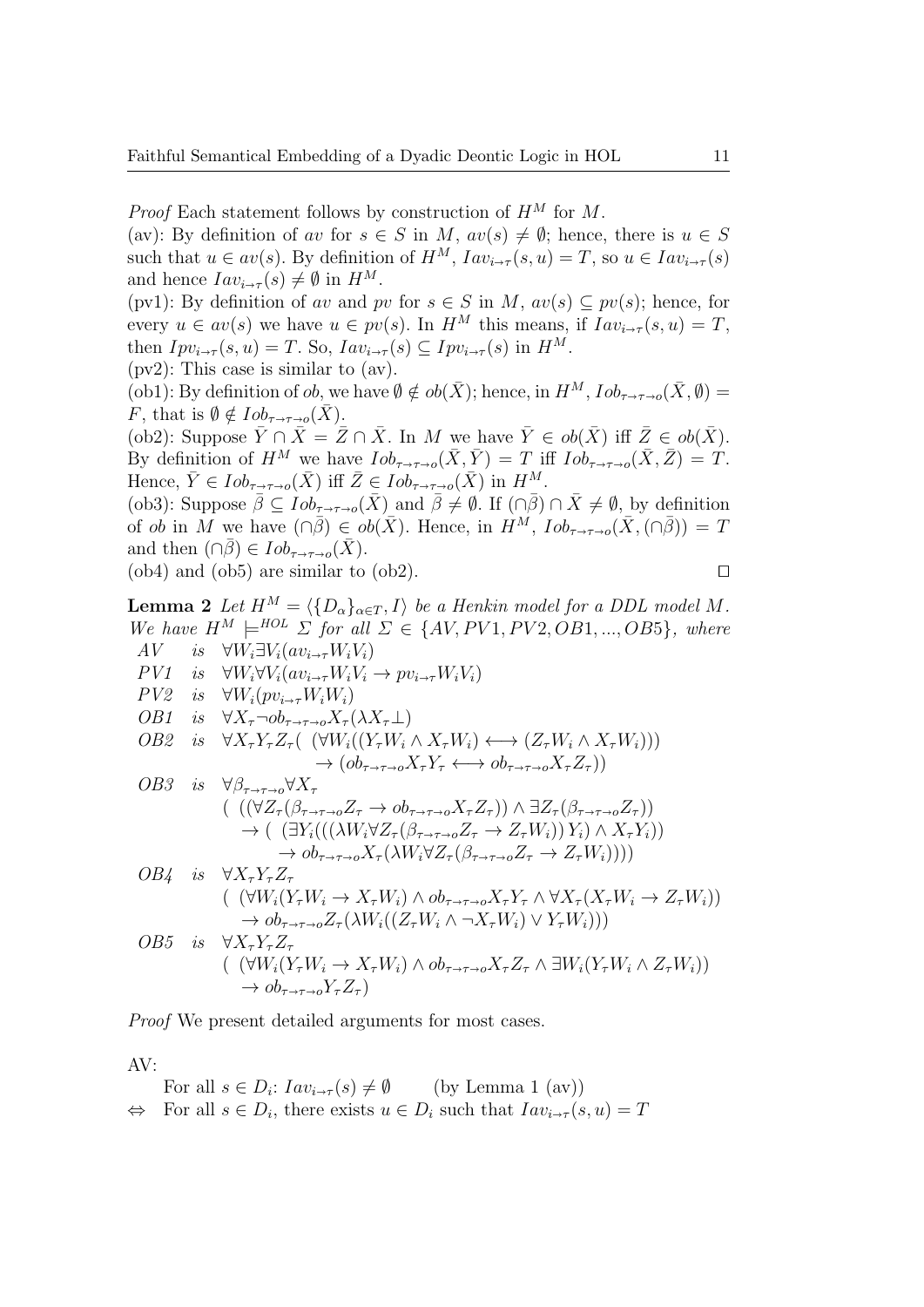- $\Leftrightarrow$  For all assignments g, for all  $s \in D_i$ , there exists  $u \in D_i$  such that  $\|av W V\|^{H^M, g[s/W_i][u/V_i]} = T$
- $\Leftrightarrow$  For all  $g$ , all  $s \in D_i$  we have  $||\exists V(avWV)||^{H^M,g[s/W_i]} = T$
- $\Leftrightarrow$  For all g we have  $\|\forall W\exists V (av\, W\, V)\|^{H^M,g}=T$
- $\Leftrightarrow$   $H^M \models^{\text{HOL}} AV$

## PV1:

Given an arbitary assignment g, and arbitary  $s, u \in D_i$  such that  $\|av W V\|^{H^M, g[s/W_i][u/V_i]} = T$ 

$$
\Leftrightarrow \quad Iav_{i\to\tau}(s, u) = T
$$

$$
\Rightarrow \quad Ipv_{i\to\tau}(s,u) = T \quad (Iav_{i\to\tau}(s) \subseteq Ipv_{i\to\tau}(s), \text{ by Lemma 1 (pv1)})
$$

$$
\Leftrightarrow \t \|pv \, W \, V\|^{H^M, g[s/W_i][u/V_i]} = T
$$

Hence by definition of  $\Vert . \Vert$ , for all g, for all  $s, u \in D_i$  we have:  $\| av W V \|^{H^M, g[s/W_i][u/V_i]} = T$  implies  $\| pv W V \|^{H^M, g[s/W_i][u/V_i]} = T$  $\Leftrightarrow$  For all g, all  $s, u \in D_i$  we have  $||av W V \rightarrow pv W V ||^{H^M, g[s/W_i][u/V_i]} = T$ 

$$
\Leftrightarrow \text{ For all } g \text{, all } s \in D_i \text{ we have } ||\forall V \ (av \ W \ V \rightarrow pv \ W \ V)||^{H^M, g[s/W_i]} = T
$$

 $\Leftrightarrow$  For all g we have  $\|\forall W \forall V \ (av \ W \ \rightarrow pv \ W \ V) \|\|_{H^M, g} = T$ 

$$
\Leftrightarrow H^M \models^{\text{HOL}} PV1
$$

## PV2:

This case is analogous to AV.

OB1:

For all  $\bar{X} \in D_{\tau} : \emptyset \notin Iob_{\tau \to \tau \to o}(\bar{X})$  (by Lemma 1 (ob1))  $\Leftrightarrow$  For all  $g$ , all  $\bar{X} \in D_{\tau}$  we have  $\|\neg ob X(\lambda X.\bot)\|^{H^M, g[\bar{X}/X_{\tau}]} = T$  $\Leftrightarrow$  For all g we have  $\|\forall X \neg (ob X \, (\lambda X_{\tau} \bot))\|^{H^M, g[\bar{X}/X_{\tau}]} = T$  $\Leftrightarrow$   $H^M \models^{\text{HOL}} OB1$ 

# OB2:

Given an arbitary assignment g, and arbitary  $\bar{X}, \bar{Y}, \bar{Z} \in D_{\tau}$  such that  $\|\forall W((Y W \wedge X W) \longleftrightarrow (Z W \wedge X W))\|^{H^M, g[\bar{X}/X_{\tau}][\bar{Y}/Y_{\tau}][\bar{Z}/Z_{\tau}]} = T$ 

 $\Leftrightarrow$  For all  $s \in D_i$  we have  $||(Y W \wedge X W) \longleftrightarrow (Z W \wedge X W)||^{H^M, g[\bar{X}/X_{\tau}][\bar{Y}/Y_{\tau}][\bar{Z}/Z_{\tau}][s/W_i]} = T$  $\Leftrightarrow$  For all  $s \in D_i$  we have  $\|YW \wedge X W\|^{H^M, g[\bar{X}/X_\tau][\bar{Y}/Y_\tau][\bar{Z}/Z_\tau][s/W_i]} = T$  iff

$$
||Z W \wedge X W||^{H^M, g[\bar{X}/X_{\tau}][\bar{Y}/Y_{\tau}][\bar{Z}/Z_{\tau}][s/W_i]} = T
$$

- $\Leftrightarrow$  For all  $s \in D_i$  we have  $s \in \bar{Y} \cap \bar{X}$  iff  $s \in \bar{Z} \cap \bar{X}$
- $\Leftrightarrow \quad \bar{Y} \cap \bar{X} = \bar{Z} \cap \bar{X}$

$$
\Rightarrow \quad Iob_{\tau \to \tau \to o}(\bar{X}, \bar{Y}) = T \text{ iff } Iob_{\tau \to \tau \to o}(\bar{X}, \bar{Z}) = T \quad \text{(by Lemma 1 (ob2))}
$$

 $\Leftrightarrow \quad ||ob\,XY)||^{H^M,g[\bar{X}/X_\tau][\bar{Y}/Y_\tau][\bar{Z}/Z_\tau]} = T \text{ iff}$ 

$$
\|ob\,X\,Z\|^{H^M,g[\bar{X}/X_\tau][\bar{Y}/Y_\tau][\bar{Z}/Z_\tau]}=T
$$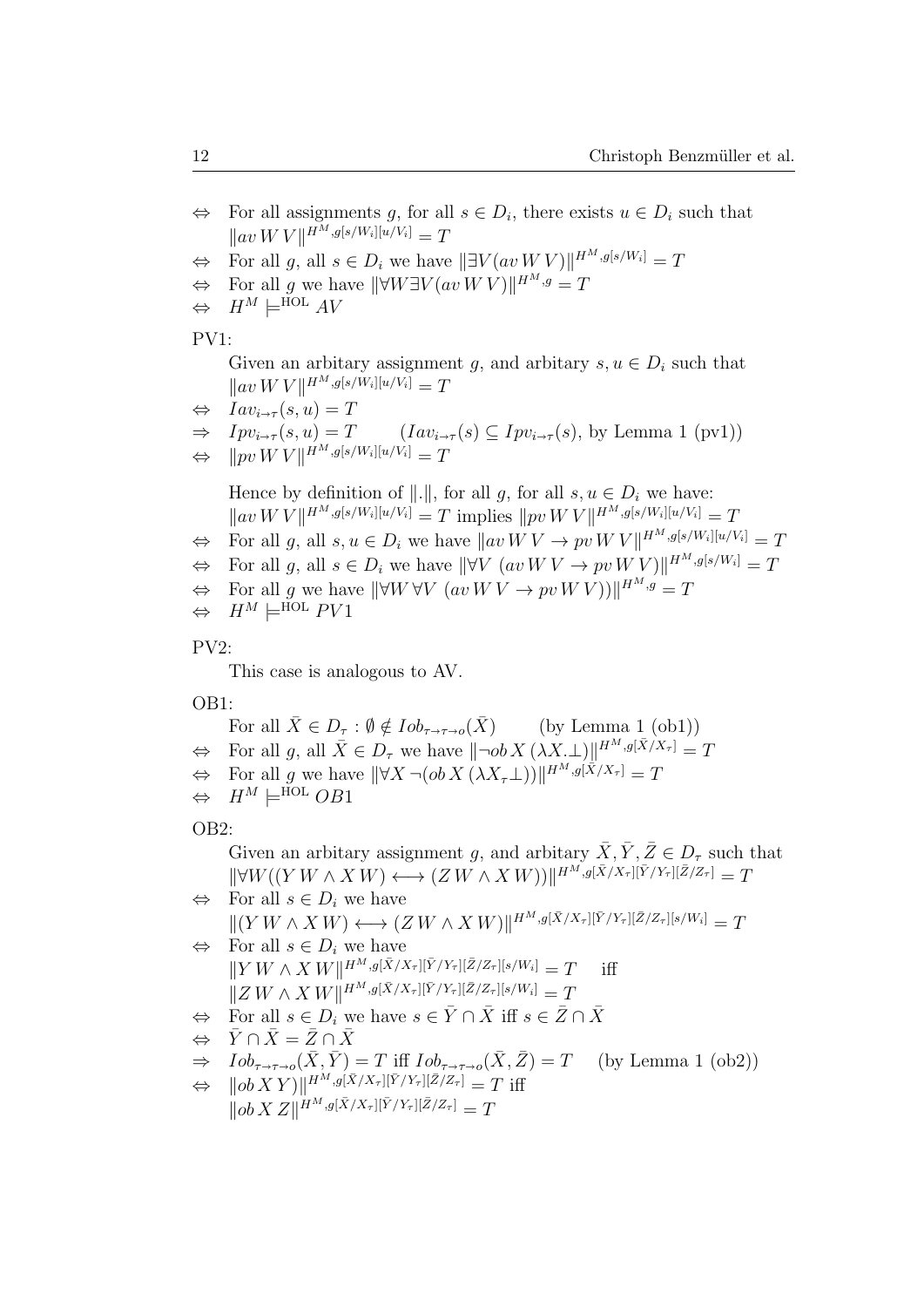$\Leftrightarrow \ \|\ob{X}Y \longleftrightarrow \ob{X}Z\|^{H^M,g[\bar{X}/X_\tau][\bar{Y}/Y_\tau][\bar{Z}/Z_\tau]} = T$ 

Hence, by definition of  $\Vert . \Vert$ , for all g, for all  $\overline{X}, \overline{Y}, \overline{Z} \in D_{\tau}$  we have:  $\Vert (\forall W((Y W \wedge X W) \longleftrightarrow (Z W \wedge X W))$  $\rightarrow (ob\,XY\longleftrightarrow ob\,X\,Z))\|^{H^M,g[\bar{X}/X_\tau][\bar{Y}/Y_\tau][\bar{Z}/Z_\tau]}=T$  $\Leftrightarrow$  For all g we have  $\Vert \forall XYZ(\forall W(((Y W \wedge X W) \longleftrightarrow (ZW \wedge X W))$  $\rightarrow (ob X Y \longleftrightarrow ob X Z))||^{H^M,g} = T$  $H^M \models^{\text{HOL}} OB2$ 

## OB3:

Given an arbitary assignment g, and arbitary  $\bar{\beta} \in D_{\tau \to o}, \bar{X} \in D_{\tau}$ such that  $\|\forall Z(\beta Z \to ob X Z)\|^{H^M, g[\bar{\beta}/\beta_{\tau \to o}][\bar{X}/X_{\tau}]} = T$  and  $\|\exists Z(\beta Z)\|^{H^M,g[\bar{\beta}/\beta_{\tau\to o}]}=T$  and  $\|\exists Y (((\lambda W\forall Z(\beta Z \rightarrow Z W)) Y) \wedge XY)\|^{H^M,g[\bar{\beta}/\beta_{\tau\rightarrow 0}][\bar{X}/X_{\tau}]} = T$  $\Leftrightarrow$  For all  $\overline{Z} \in D_{\tau}$  we have  $\|\beta Z\|^{H^M,g[\bar{\beta}/\beta_{\tau\to 0}][\bar{X}/X_{\tau}][\bar{Z}/Z_{\tau}]}=T$  implies  $\|\partial X Z\|^{H^M, g[\bar{\beta}/\beta_{\tau\to 0}][\bar{X}/X_{\tau}][\bar{Z}/Z_{\tau}]} = T$  and there exists  $\bar{Z} \in D_{\tau}$  such that  $||\beta Z||^{H^M, g[\bar{\beta}/\beta_{\tau \to 0}][\bar{Z}/Z_{\tau}]} = T$  and there exists  $s \in D_i$  such that  $\|(\lambda W \forall Z (\beta Z \to Z W)) Y \wedge X Y \|^{H^M, g[\bar{\beta}/\beta_{\tau \to \sigma}][\bar{X}/X_{\tau}][s/Y_i]} = T$  $\Leftrightarrow$  For all  $\overline{Z} \in D_{\tau}$  we have  $\overline{Z} \in \beta$  implies  $\overline{Z} \in Iob_{\tau \to \tau \to o}(\overline{X})$  and there exists  $\bar{Z} \in D_{\tau}$  such that  $\bar{Z} \in \bar{\beta}$  and there exists  $s \in D_i$  such that  $s \in \overline{\beta}$  and  $s \in \overline{X}$  (see \*)  $\Leftrightarrow \quad \bar{\beta} \subseteq \text{Iob}_{\tau \to \tau \to o}(\bar{X}) \text{ and } \bar{\beta} \neq \emptyset \text{ and } (\cap \bar{\beta}) \cap \bar{X} \neq \emptyset$  $\Rightarrow$   $Iob_{\tau \to \tau \to o}(\bar{X}, (\cap \bar{\beta})) = T$  (by Lemma 1 (ob3))  $\Leftrightarrow \quad ||ob\,X\,(\lambda W \forall Z (\beta\,Z \to Z\,W))]||^{H^M,g[\bar{\beta}/\beta_{\tau\to o}][\bar{X}/X_\tau]} = T$ Hence by definition of  $\Vert . \Vert$ , for all  $q$ , all  $\overline{\beta} \in D_{\tau \to 0}$ , all  $\overline{X} \in D_{\tau}$  we have:  $\|((\forall Z(\beta Z \rightarrow ob X Z)) \wedge (\exists Z(\beta Z)))\|$  $\rightarrow$  (( $\exists Y (((\lambda W \forall Z (\beta Z \rightarrow Z W)) Y) \wedge XY))$  $\rightarrow ob\, X \, (\lambda W \forall Z (\beta\, Z \rightarrow Z\, W)))\|^{H^M,g [\bar{\beta}/\beta_{\tau \rightarrow o}][\bar{X}/X_\tau]} = T$  $\Leftrightarrow$  For all q, we have  $\forall \beta \forall X (((\forall Z(\beta Z \rightarrow ob X Z)) \wedge (\exists Z(\beta Z)))$  $\rightarrow$  (( $\exists Y$ ((( $\lambda W \forall Z (\beta Z \rightarrow Z W)$ )Y)  $\wedge XY$ ))  $\rightarrow ob X \left( \lambda W \forall Z (\beta Z \rightarrow Z W)) \right) ||^{H^M,g} = T$  $\Leftrightarrow$   $H^M \models^{\text{HOL}} OB3$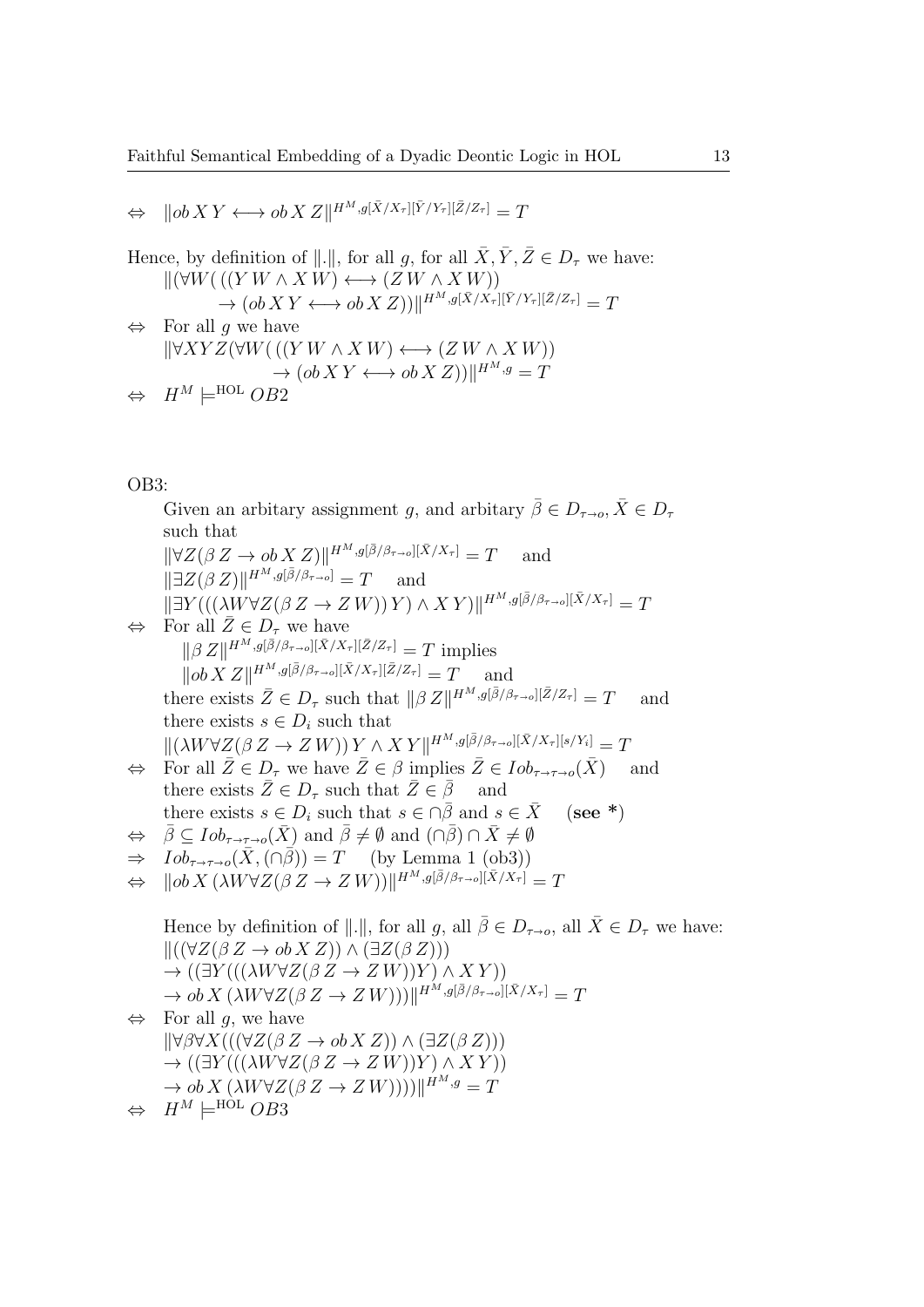**Justification** \*: By definition of  $\|.\|$ ,  $\| \lambda W_i \forall Z_\tau (\beta_{\tau \to o} Z_\tau \rightarrow$ <br> $Z_{\tau} W_i \vee \| H^M e^{(\bar{\beta}/\beta_{\tau \to o})[\bar{\chi}/\chi_{\tau}][s/\chi_{\tau}]}$  $Z_{\tau}W_i\|\mathbf{H}^{M},g[\bar{\beta}/\beta_{\tau\to 0}][\bar{X}/X_{\tau}][s/Y_i]$  is denoting the function f from  $D_i$ to  $D_o$  such that for all  $d \in D_i$ ,  $f(d) = ||\forall Z_\tau(\beta_{\tau\to o}Z_\tau \rightarrow Z_{\tau\to o}Z_i||\mathcal{F}/\mathcal{F}||H^M e^{i\beta/\beta_{\tau\to o}|\mathcal{F}/\mathcal{F}||g/\mathcal{F}||d/\mathcal{W}||}$  $Z_{\tau}W_i\|\mathbf{H}^{M},g[\bar{\beta}/\beta_{\tau\to o}][\bar{X}/X_{\tau}][s/Y_i][d/W_i]$ . By definition of  $\|\cdot\|$ ,  $\|\forall Z_{\tau}(\beta_{\tau\to o}Z_{\tau}\rightarrow$  $Z_{\tau}W_i\|\mathbf{H}^{M},g[\bar{\beta}/\beta_{\tau\to o}][\bar{X}/X_{\tau}][s/Y_i][d/W_i] = T$  iff for all  $\bar{Z}\in\bar{\beta}$  we have  $d\in\bar{Z}$ . Thus, f is the characteristic function of the set  $\cap \overline{\beta}$ . By the Denotatpflicht, which is obeyed in  $H^M$ , we know that  $f(=\cap\overline{\beta})\in D_\tau$ .

OB4:

Given an arbitary assignment g, and arbitary  $\bar{X}, \bar{Y}, \bar{Z} \in D_{\tau}$  such that  $\forall W(Y W \rightarrow X W) \land ob XY \land$  $\forall W(X\,W\to Z\,W)\Vert^{H^M,g[\bar X/X_\tau][\bar Y/Y_\tau][\bar Z/Z_\tau]}=T$  $\Leftrightarrow \|\forall W(Y|W\rightarrow X|W)\|^{H^M,g[\bar{X}/X_{\tau}][\bar{Y}/Y_{\tau}][\bar{Z}/Z_{\tau}]}=T \quad \text{and}$  $\|\partial b X Y\|^{H^M, g[\bar{X}/X_{\tau}][\bar{Y}/Y_{\tau}][\bar{Z}/Z_{\tau}]} = T$  and  $\|\forall W(X W \to Z W)\|^{H^M, g[\bar{X}/X_{\tau}][\bar{Y}/Y_{\tau}][\bar{Z}/Z_{\tau}]} = T$  $\Leftrightarrow$  For all  $s \in D_i$  we have  $(s \in \overline{Y}$  implies  $s \in \overline{X}$ ) and  $\overline{Y} \in Iob_{\tau \to \tau \to o}(\overline{X})$  and  $(s \in \overline{X}$  implies  $s \in \overline{Z}$ )  $\Leftrightarrow \overline{Y} \subseteq \overline{X}$  and  $\overline{Y} \in Iob_{\tau \to \tau \to o}(\overline{X})$  and  $\overline{X} \subseteq \overline{Z}$ <br>  $\Rightarrow (\overline{Z} \setminus \overline{X}) \cup \overline{Y} \in Iob_{\tau \to \tau \to o}(\overline{Z})$  (by Lemma  $\Rightarrow$   $(\bar{Z} \setminus \bar{X}) \cup \bar{Y} \in Iob_{\tau \to \tau \to o}(\bar{Z})$  (by Lemma 1 (ob4))<br>  $\Leftrightarrow$   $||ob Z (\lambda W((ZW \wedge \neg X W) \vee Y W))||^{H^M} g[\bar{X}/X_{\tau}][\bar{Y}/Y]$  $\Leftrightarrow \quad ||ob \, Z \, (\lambda W((Z \, W \wedge \neg X \, W) \vee Y \, W))]||^{H^M, g[\bar{X}/X_\tau][\bar{Y}/Y_\tau][\bar{Z}/Z_\tau]} = T \; (\textrm{see} \; **)$ Hence by definition of  $\Vert . \Vert$  for all  $q$ , all  $\bar{X}, \bar{Y}, \bar{Z} \in D_{\tau}$  we have  $\|(\forall W(Y W \rightarrow X W) \wedge ob XY \wedge \forall W(X W \rightarrow Z W))\|$  $\rightarrow ob\,Z\,(\lambda W((Z\,W\wedge\neg X\,W)\vee Y\,W))]^{H^M,g[\bar{X}/X_\tau][\bar{Y}/Y_\tau][\bar{Z}/Z_\tau]}=T$  $\Leftrightarrow$  For all q we have  $\forall XYZ((\forall W(Y W \rightarrow X W) \wedge ob XY \wedge \forall W(X W \rightarrow Z W))$  $\rightarrow ob Z(\lambda W((ZW \wedge \neg XW) \vee YW)))\Vert^{H^M,g}=T$  $\Leftrightarrow$   $H^M \models^{\text{HOL}} OB4$ 

**Justification \*\*:** Similar to justification \*, we can convince ourselves that  $\|\lambda W((Z W \wedge \neg X W) \vee Y W)\|^{H^M, g[\bar{X}/X_{\tau}][\bar{Y}/Y_{\tau}][\bar{Z}/Z_{\tau}][\bar{Z}/Z_{\tau}]}$  is denoting the characteristic function f of the set  $(\bar{Z} \setminus \bar{X}) \cup \bar{Y}$ . By the Denotatpflicht, which is obeyed in  $H^M$ , we know that  $f = (\bar{Z}\setminus \bar{X})\cup \bar{Y} \in D_{\tau}$ .

OB5:

This case is analogous to OB4.

 $\Box$ 

**Lemma 3** Let  $H^M$  be a Henkin model for a DDL model M. For all DDL formulas  $\delta$ , arbitrary variable assignments q and worlds s it holds:  $M, s \models$  $\delta$  if and only if  $\|\lfloor \delta \rfloor S_i\|^{H^M, g[s/S_i]} = T$ .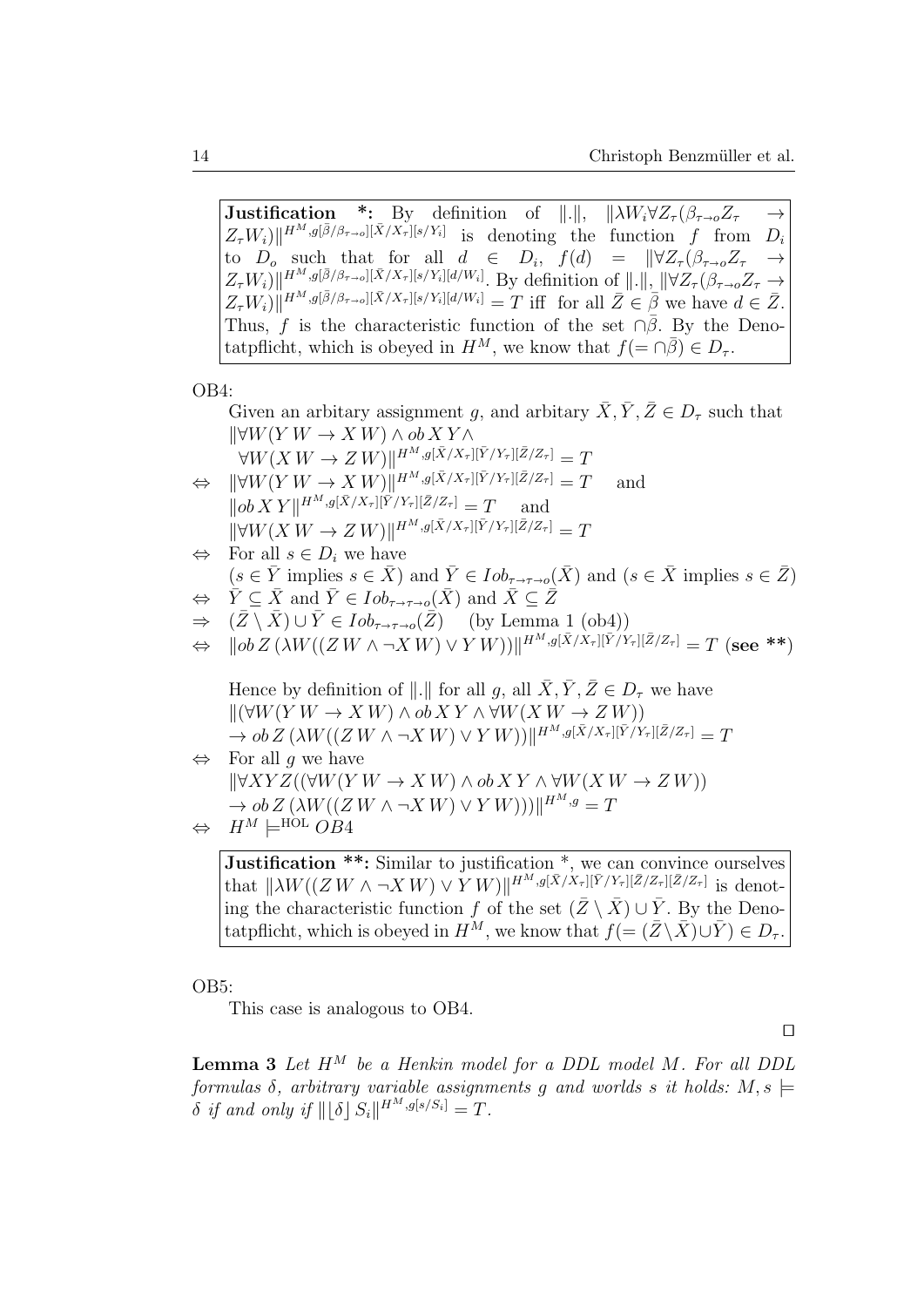*Proof* The proof of the lemma is by induction on the structure of  $\delta$ . In the base case we have  $\delta = p^j$  for some  $p^j \in P$ :

 $\|\lfloor p^j\rfloor S\|^{H^M,g[s/S_i]}=T$  $\Leftrightarrow$   $||p^j_{\tau}S||^{H^M,g[s/S_i]} = T$  $\Leftrightarrow$   $Ip^j_\tau(s) = T$  $\Leftrightarrow s \in V(p^j)$ (by definition of  $H^M$ )  $\Leftrightarrow M, s \vDash p^j$ 

For proving the inductive cases we apply the induction hypothesis, which is formulated as follows: For all  $\delta'$  that are structurally smaller than  $\delta$ , for all assignment g and all s we have  $\| [\delta' | S \|^{H^M, g[s/S_i]} = T$  if and only if  $M, s \models \delta'.$ 

We consider each inductive case in turn:

$$
\delta = \neg \varphi:
$$
\n
$$
||[\neg \varphi]S||^{H^M,g[s/S_i]} = T
$$
\n
$$
\Leftrightarrow ||[\neg_{\tau \to \tau}[\varphi])S||^{H^M,g[s/S_i]} = T \quad \Leftrightarrow ||[\neg (\varphi]S)||^{H^M,g[s/S_i]} = T \quad \Leftrightarrow ||[\varphi]S||^{H^M,g[s/S_i]} = F
$$
\n
$$
\Leftrightarrow M, s \nvDash \varphi \quad \text{(by induction hypothesis)}
$$
\n
$$
\Leftrightarrow M, s \vDash \neg \varphi
$$
\n
$$
\delta = \varphi \vee \psi:
$$
\n
$$
||[\varphi \vee \psi]S||^{H^M,g[s/S_i]} = T
$$
\n
$$
\Leftrightarrow ||([\varphi]S) \vee ([\psi]S)||^{H^M,g[s/S_i]} = T
$$
\n
$$
\Leftrightarrow ||[\varphi]S] \vee ([\psi]S)||^{H^M,g[s/S_i]} = T
$$
\n
$$
= T \quad \text{(since } ([\varphi] \vee_{\tau \to \tau \to \tau} [\psi])S =_{\beta\eta} (([\varphi]S) \vee ([\psi]S)))
$$
\n
$$
\Leftrightarrow ||[\varphi]S||^{H^M,g[s/S_i]} = T \quad \text{(since } ([\varphi] \vee_{\tau \to \tau \to \tau} [\psi])S =_{\beta\eta} (([\varphi]S) \vee ([\psi]S)))
$$
\n
$$
\Leftrightarrow ||[\varphi]S||^{H^M,g[s/S_i]} = T \quad \Leftrightarrow M, s \vDash \varphi \text{ or } M, s \vDash \psi \text{ (by induction hypothesis)}
$$
\n
$$
\Leftrightarrow M, s \vDash \varphi \vee \psi
$$
\n
$$
\delta = \Box \varphi:
$$
\n
$$
||[\Box \varphi]S||^{H^M,g[s/S_i]} = T
$$
\n
$$
\Leftrightarrow ||(\lambda X \forall Y([\varphi]Y))S||^{H^M,g[s/S_i]} = T
$$
\n
$$
\Leftrightarrow \text{For all } a \in D_i \text{ we have } ||[\varphi]Y||^{H^M,g[s/S_i]} = T \quad \text{(S } \notin free([\varphi]))
$$
\n
$$
\Leftrightarrow \text{For all } a \in D_i \text{ we have } ||[\varphi]Y||^{
$$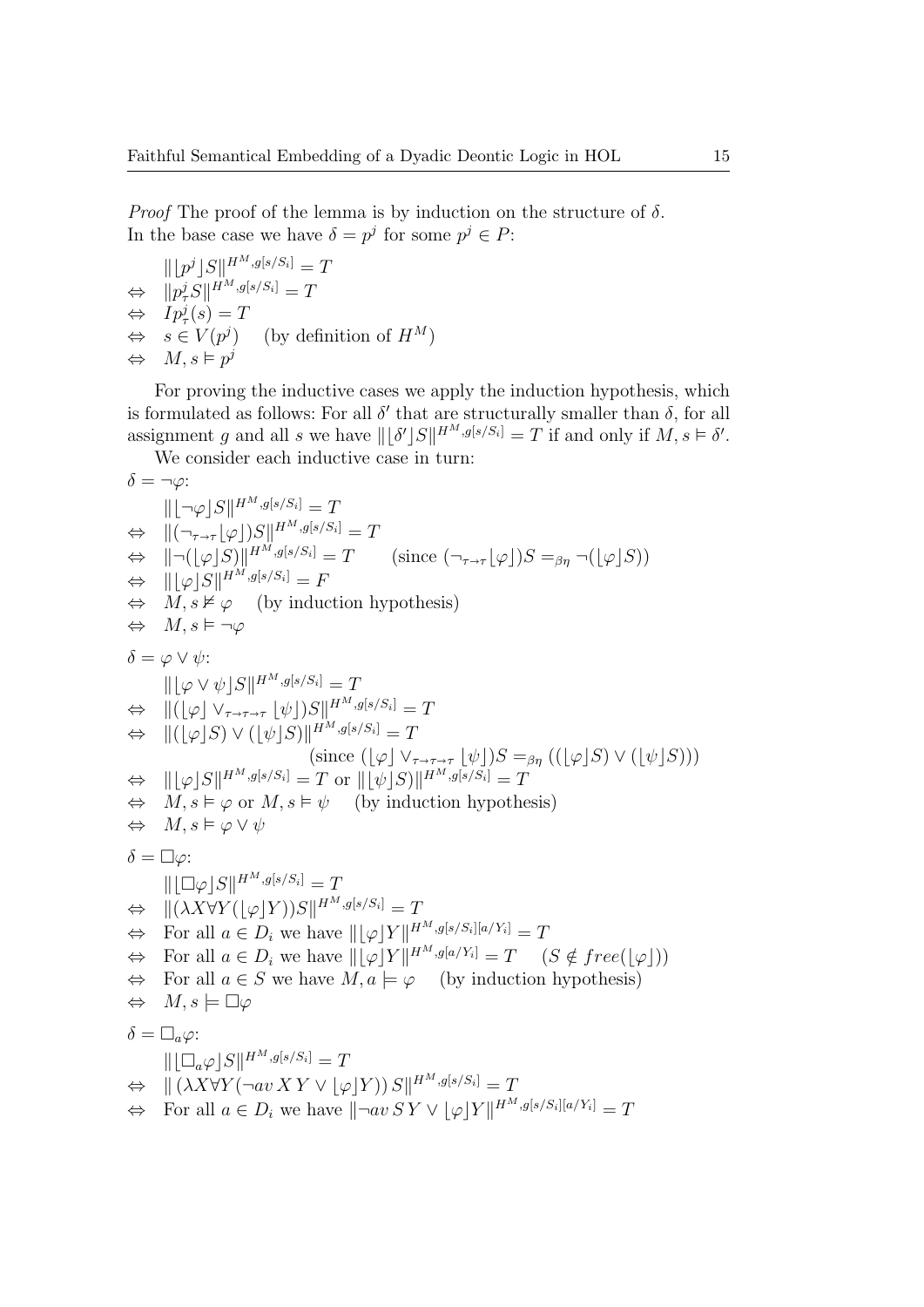| $\Leftrightarrow$ For all $a \in D_i$ we have $\ av \, SY\ ^{H^M, g[s/S][a/Y]} = F$ or                                     |
|----------------------------------------------------------------------------------------------------------------------------|
| $    \varphi  Y  ^{H^M, g[s/S_i][a/Y_i]} = T$                                                                              |
| $\Leftrightarrow$ For all $a \in D_i$ we have $Iav_{i\rightarrow\tau}(s, a) = F$ or                                        |
| $\ \phi Y\ ^{H^M,g[a/Y_i]} = T$ $(S \notin free( \varphi ))$                                                               |
| $\Leftrightarrow$ For all $a \in S$ we have $a \notin av(s)$ or                                                            |
| $M, a \models \varphi$ (by induction hypothesis)                                                                           |
| $\Leftrightarrow M, s \models \Box_a \varphi$                                                                              |
| $\delta = \Box_p \varphi$ .                                                                                                |
| The argument is analogous to $\delta = \Box_a \varphi$ .                                                                   |
| $\delta = \bigcirc (\psi/\varphi)$ :                                                                                       |
| $\   \bigcirc (\psi/\varphi)  S \ ^{H^M, g[s/S_i]} = T$                                                                    |
| $\Leftrightarrow \quad   (\lambda X (ob[\psi][\varphi]))S  ^{H^M, g[s/S_i]} = T$                                           |
| $\Leftrightarrow \quad   ob  \psi   \varphi  ^{H^M, g[s/S_i]} = T$                                                         |
| $\Leftrightarrow Iob_{\tau\rightarrow\tau\rightarrow o}(\   \psi  \ ^{H^M,g[s/S_i]}) (\   \varphi  \ ^{H^M,g[s/S_i]}) = T$ |
| $\Leftrightarrow$ $\ \phi\ ^{H^M, g[s/S_i]} \in Iob_{\tau \to \tau \to o}(\ \psi\ \ ^{H^M, g[s/S_i]})$                     |
|                                                                                                                            |
| $\Leftrightarrow V(\varphi) \in Iob_{\tau \to \tau \to o}(V(\psi))$ (see ***)                                              |
| $\Leftrightarrow V(\varphi) \in ob(V(\psi))$                                                                               |

**Justification \*\*\*:** We need to show that  $\| [\varphi] \|^{H^M, g[s/S_i]}$  is identified with  $V(\varphi) = \{s \in S \mid M, s \models \varphi\}$  (analogous for  $\psi$ ). By induction hypothesis, for all assignment g and world s, we have  $\|[\varphi]S\|^{H^M,g[s/S_i]} =$ T if and only if  $M, s \models \varphi$ . We expand the details of this equivalence. For all assignment g and all worlds  $s \in D_i$  we have

 $s \in ||\varphi||^{H^M, g[s/S_i]}$  (charact. functions are associated with sets)  $\Leftrightarrow$   $\|\phi\|\|^{H^M,g[s/S_i]}(s) = T$  $\Leftrightarrow \quad \| \lfloor \varphi \rfloor \|^{H^M,g[s/S_i]} (\|S\|^{H,g[s/S_i]}) = T$  $\Leftrightarrow$   $\|\phi\|S\|^{H^M, g[s/S_i]} = T$  $\Leftrightarrow M, s \models \varphi$  (induction hypothesis)  $\Leftrightarrow s \in V(\varphi)$ Hence,  $s \in ||\varphi||^{H^M, g[s/S_i]}$  if and only if  $s \in V(\varphi)$ . By extensionality we

thus know that  $\|\phi\|^{H^M,g[s/S_i]} = V(\varphi)$ . Moreover, since  $H^M$  obeys the Denotatpflicht we know that  $V(\varphi) \in D_{\tau}$ .

$$
\delta = \bigcirc_{a}(\varphi):
$$
  
\n
$$
\|\bigcirc_{a}(\varphi)\big|S\|^{H^{M},g[s/S_{i}]} = T
$$
  
\n
$$
\Leftrightarrow \|\big(\lambda X(\text{ob}(\text{av } X)\biguplus \wedge \exists Y(\text{av } XY \wedge \neg(\biguplus Y)))S\|^{H^{M},g[s/S_{i}]} = T
$$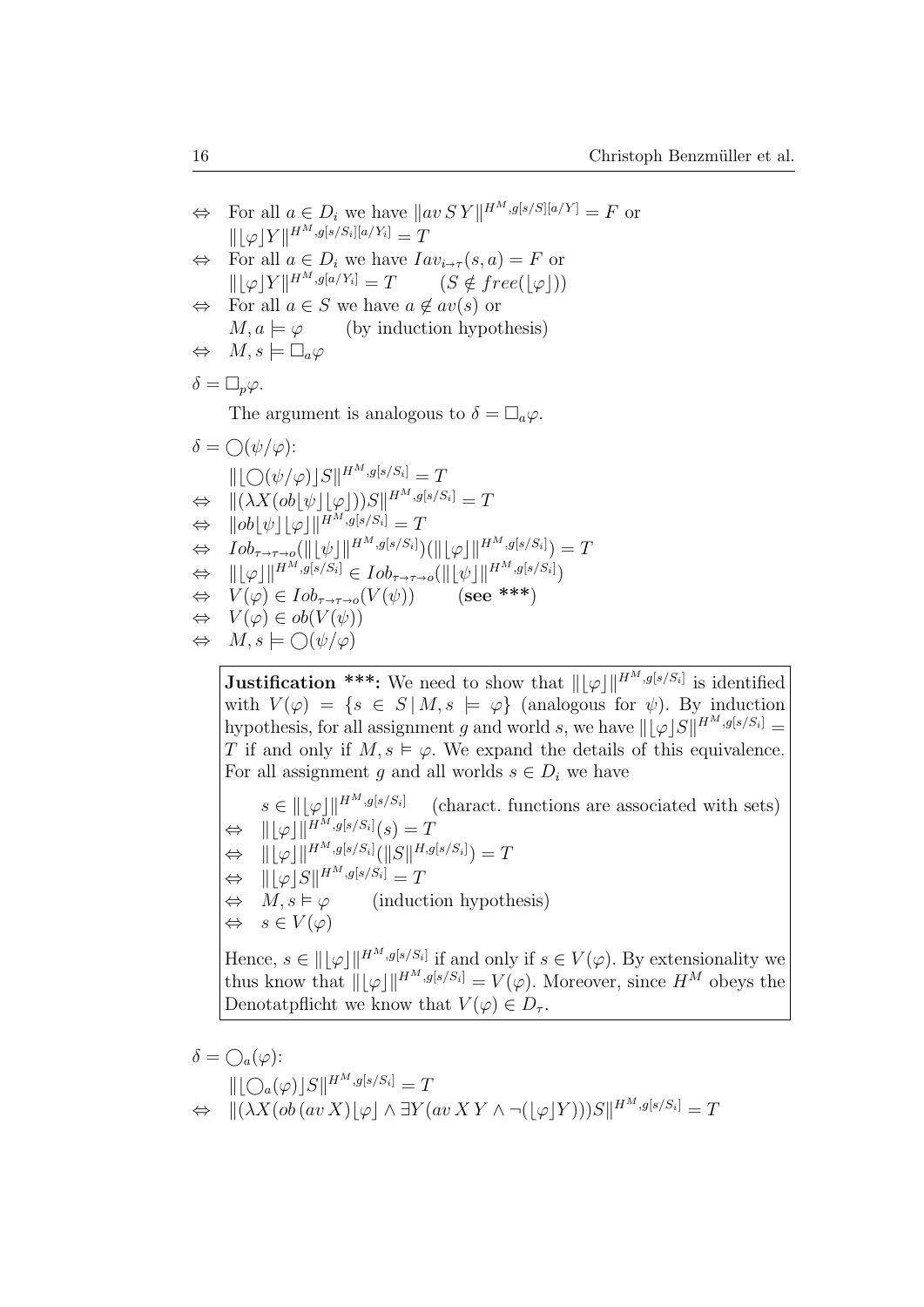Faithful Semantical Embedding of a Dyadic Deontic Logic in HOL 17

$$
⇒ ||ob(av S) [φ] ∧ ∃Y(av SY ∧ ¬((φ]Y))||HM.g[s/Si] = T\n⇒ ||ob(av S) [φ]||HM.g[s/Si] = T and\n|| ∃Y(av SY ∧ ¬((φ]Y))||HM.g[s/Si] = T\n⇒ ||ob(av S) [φ]||HM.g[s/Si] = T and\nthere exists a ∈ Di such that  $||av SY ∧ ¬((φ]Y)||HM.g[s/Si][a/Yi] = T$   
\n⇒  $Iob_{\tau \to \tau \to 0}$ ( $||av S||HM.g[s/Si])((||φ||HM.g[s/Si]) = T$  and  
\nthere exists a ∈ D<sub>i</sub> such that  
\n $||av XY||HM.g[s/Si][a/Yi] = T$  and  $||φ|Y||HM.g[s/Si][a/Yi] = F$   
\n⇒  $||φ||HM.g[s/Si][a/Yi] = T$  and  $||φ|Y||HM.g[s/Si][a/Yi] = F$   
\n⇒  $V(φ) ∈ Iob_{\tau \to \tau \to 0}$ ( $||av S||HM.g[s/Si])$  and (similar to ***)  
\nthere exists a ∈ D<sub>i</sub> such that  
\n $||av XY||HM.g[a/Yi] = T$  and  $||φ|Y||HM.g[a/Yi] = F$   
\n⇒  $V(φ) ∈ Iob_{\tau \to \tau \to 0}$ ( $||av S||HM.g[s/Si])$  and (similar to ***)  
\nthere exists a ∈ D<sub>i</sub> such that  
\n $||av XY||HM.g[a/Yi] = T$  and  $||φ|Y||HM.g[a/Yi] = F$  (S ∉ free([φ]))  
\n⇒  $V(φ) ∈ ob(av(s))$  and  
\nthere exists a ∈ S such that  
\na ∈ av(s) and M, a ≠ φ (by induction hypothesis)  
\n⇒  $V(φ) ∈ ob(av(s))$  and  
\nthere exists a ∈ S such that a ∈ av(s) and a ∉ V(φ)  
\n⇒  $V(φ) ∈ ob(av(s))$  and  
\nthere exists a ∈ S such that a ∈ av(s) ∩ V(
$$

The argument is analogous to  $\delta = \bigcirc_{a}(\varphi)$ .  $\Box$ 

**Lemma 4** For every Henkin model  $H = \langle \{D_{\alpha}\}_{{\alpha \in T}}, I \rangle$  such that  $H \models^{HOL} \Sigma$ for all  $\Sigma \in \{AV, PV1, PV2, OB1, \ldots, OB5\}$ , there exists a corresponding DDL model M. Corresponding means that for all DDL formulas  $\delta$  and for all assignment g and worlds s,  $\|\delta S\|^{H,g[s/S]} = T$  if and only if  $M, s \models \delta$ .

*Proof* Suppose that  $H = \langle \{D_{\alpha}\}_{{\alpha \in T}}, I \rangle$  is a Henkin model such that  $H \models^{\text{HOL}}$ Σ for all Σ ∈ {AV, PV1, PV2, OB1,..,OB5}. Without loss of generality, we can assume that the domains of  $H$  are denumerable [15]. We construct the corresponding DDL model M as follows:

$$
-S=D_i.
$$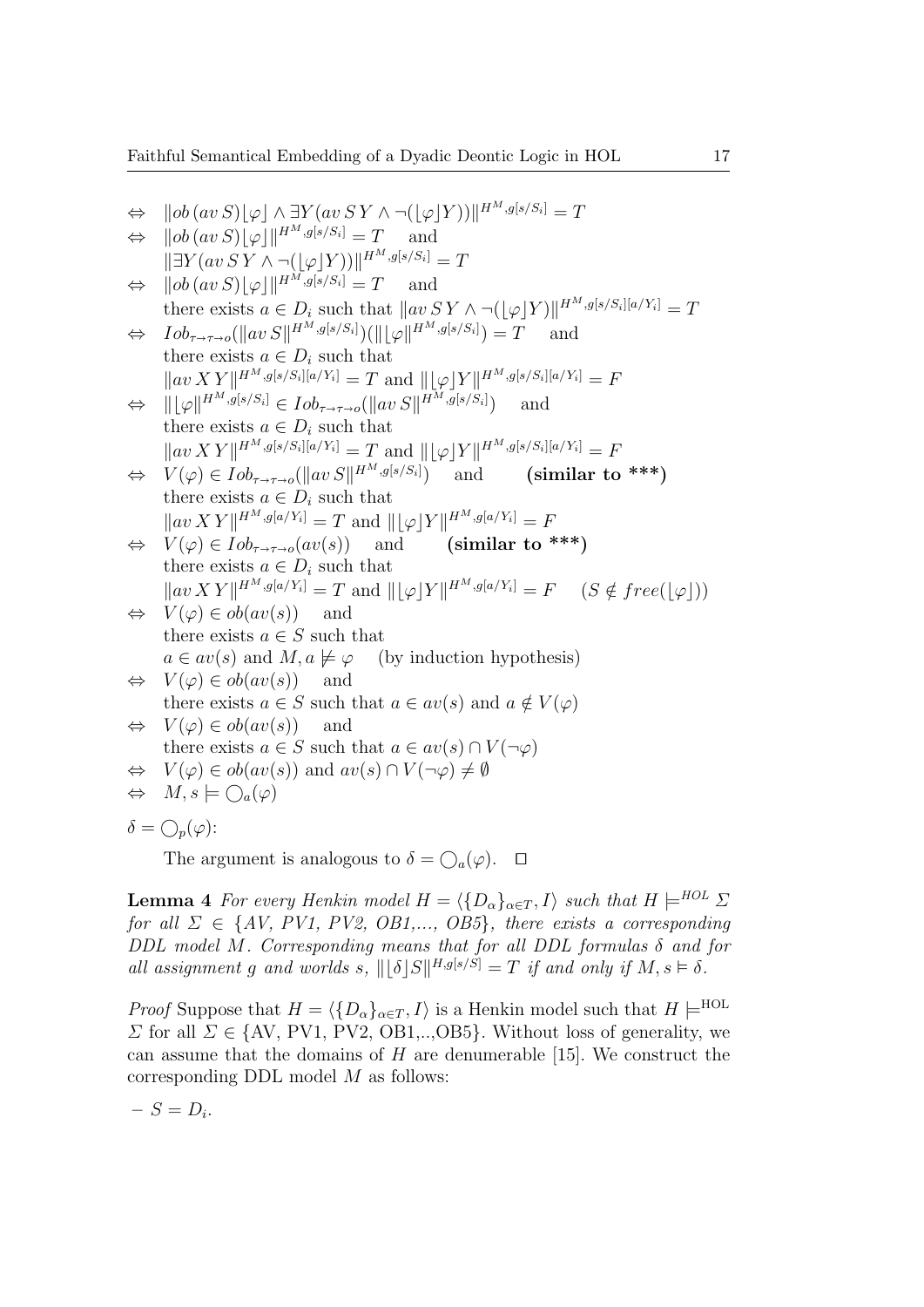$-s \in av(u)$  for  $s, u \in S$  iff  $Iav_{i \to \tau}(s, u) = T$ .  $-s \in pv(u)$  for  $s, u \in S$  iff  $Ipv_{i \to \tau}(s, u) = T$ .  $-\bar{X} \in ob(\bar{Y})$  for  $\bar{X}, \bar{Y} \in D_i \longrightarrow D_o$  iff  $\overline{I}ob_{\tau \to \tau \to 0}(\bar{X}, \bar{Y}) = T$ .  $-s \in V(p^j)$  iff  $Ip^j_\tau(s) = T$  for all  $p^j$ .

Since  $H \models^{\text{HOL}} \Sigma$  for all  $\Sigma \in \{AV, PV1, PV2, OB1, ..., OB5\}$ , it is straightforward (but tedious) to verify that  $av$ ,  $pv$  and  $ob$  satisfy the conditions as required for a DDL model.

Moreover, the above construction ensures that H is a Henkin model  $H^M$ for DDL model M. Hence, Lemma 3 applies. This ensures that for all DDL formulas  $\delta$ , for all assignment g and all worlds s we have  $\| \lfloor \delta |S||^{H, g[s/S]} = T$ if and only if  $M, s \models \delta$ .

# Theorem 1 (Soundness and Completeness of the Embedding)

 $\models^{DDL} \varphi$  if and only if {AV, PV1, PV2, OB1,..,OB5}  $\models^{HOL} vld[\varphi]$ 

*Proof* (Soundness,  $\leftarrow$ ) The proof is by contraposition. Assume  $\not\models$ <sup>DDL</sup>  $\varphi$ , that is, there is a DDL model  $M = \langle S, av, pv, ob, V \rangle$ , and world  $s \in S$ , such that  $M, s \not\models \varphi$ . Now let  $H^M$  be a Henkin model for DDL model M. By Lemma 3, for an arbitrary assignment  $q$ , it holds that  $\|[\varphi] S_i\|^{H^M, g[s/S_i]} = F$ . Thus, by definition of  $\|.\|$ , it holds that  $\|\forall S_i(\lfloor \varphi \rfloor S_i)\|^{H^M,g} = \|\text{vld}\lfloor \varphi\rfloor\|^{H^M,g} = F.$  Hence,  $H^M \not\models^{\text{HOL}} \text{vld}\lfloor \varphi\rfloor$ . Furthermore,  $H^M \models^{\text{HOL}} \Sigma$  for all  $\Sigma \in \{AV, PV1, PV2, OB1, \ldots, OB5\}$  by Lemma 2. Thus,  $\{AV, PV1, PV2, OB1, \ldots, OB5\} \not\models^{HOL} \text{vld } |\varphi|.$ 

(Completeness,  $\rightarrow$ ) The proof is again by contraposition. Assume  $\{AV, PV1, PV2, OB1, \ldots, OB5\} \not\models^{HOL} \text{vld } |\varphi|$ , that is, there is a Henkin model  $H = \langle \{D_{\alpha}\}_{{\alpha \in T} , I} \rangle$  such that  $H \models^{\text{HOL}} \Sigma$  for all  $\Sigma \in$  $\{AV, PV1, PV2, OB1, \ldots, OB5\}$ , but  $\|vd\| \varphi\|^{H,g} = F$  for some assignment g . By Lemma 4, there is a DDL model M such that  $M \nvDash \varphi$ . Hence,  $\not\models^{DDL} \varphi$ .  $\Box$ 

Theorem 1 characterises DDL as a natural fragment of HOL.

## 5 Conclusion

A shallow semantical embedding of Carmo and Jones's logic of contraryto-duty conditionals in classical higher-order logic has been presented, and shown to be faithfull (sound an complete). In addition, it has meanwhile been implemented in the proof assistant Isabelle/HOL (see the appendix). This implementation constitutes the first theorem prover for the logic by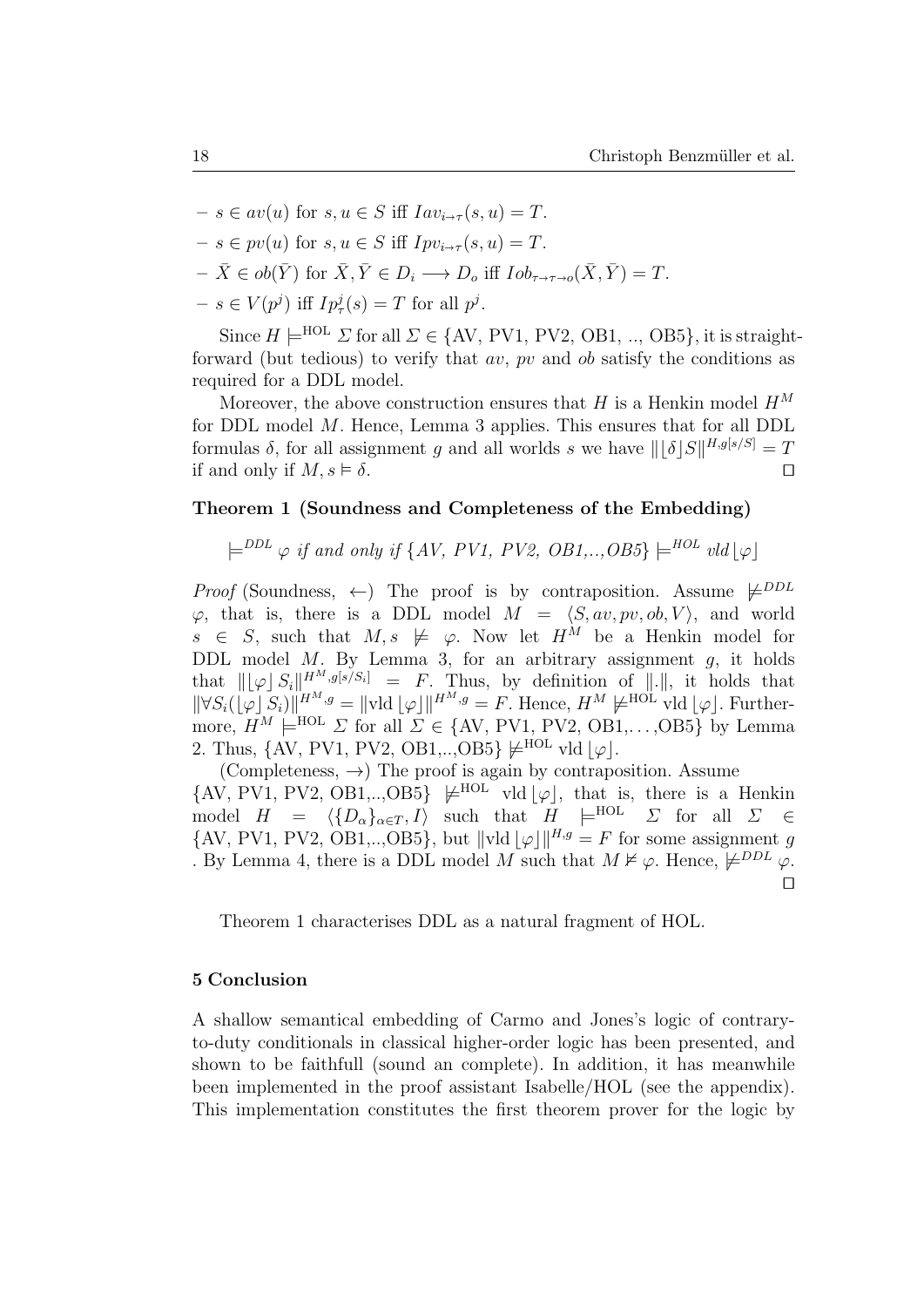Carmo and Jones that is available to date. The foundational theory for this implementation has been laid in this article.

There is much room for future work. First, experiments could investigate whether the provided implementation already supports non-trivial applications in practical normative reasoning, or whether further emendations and improvements are required. Second, the introduced framework could also be used to systematically analyse the properties of Carmo and Jones's dyadic deontic logic within Isabelle/HOL. Third, analogous to previous work in modal logic [9], the provided framework could be extended to study and support first-order and higher-order variants of the framework.

## References

- 1. P.B. Andrews. Resolution in type theory. Journal of Symbolic Logic, 36(3):414– 432, 1971.
- 2. P.B. Andrews. General models and extensionality. Journal of Symbolic Logic, 37(2):395–397, 1972.
- 3. P.B. Andrews. General models, descriptions, and choice in type theory. Journal of Symbolic Logic, 37(2):385–394, 1972.
- 4. P.B. Andrews. Church's type theory. In: E.N. Zalta (ed.) The Stanford Encyclopedia of Philosophy, Spring, 2014.
- 5. C. Benzmüller. Cut-elimination for quantified conditional logic. *Journal of* Philosophical Logic, 46(3):333–353, 2017.
- 6. C. Benzmüller. Recent successes with a meta-logical approach to universal logical reasoning (extended abstract). In S.A. da Costa Cavalheiro and J.L. Fiadeiro, editors, Formal Methods: Foundations and Applications - 20th Brazilian Symposium, SBMF 2017, Recife, Brazil, November 29 - December 1, 2017, Proceedings, volume 10623 of Lecture Notes in Computer Science, pages 7–11. Springer, 2017.
- 7. C. Benzmüller, C. Brown, and M. Kohlhase. Higher-order semantics and extensionality. Journal of Symbolic Logic, 69(4):1027–1088, 2004.
- 8. C. Benzmüller and D. Miller. Automation of higher-order logic. In D.M. Gabbay, J.H. Siekmann, and J. Woods, editors, Handbook of the History of Logic, Volume  $9$  — Computational Logic, pages 215–254. North Holland, Elsevier, 2014.
- 9. C. Benzmüller and L.C. Paulson. Quantified multimodal logics in simple type theory. Logica Universalis (Special Issue on Multimodal Logics), 7(1):7–20, 2013.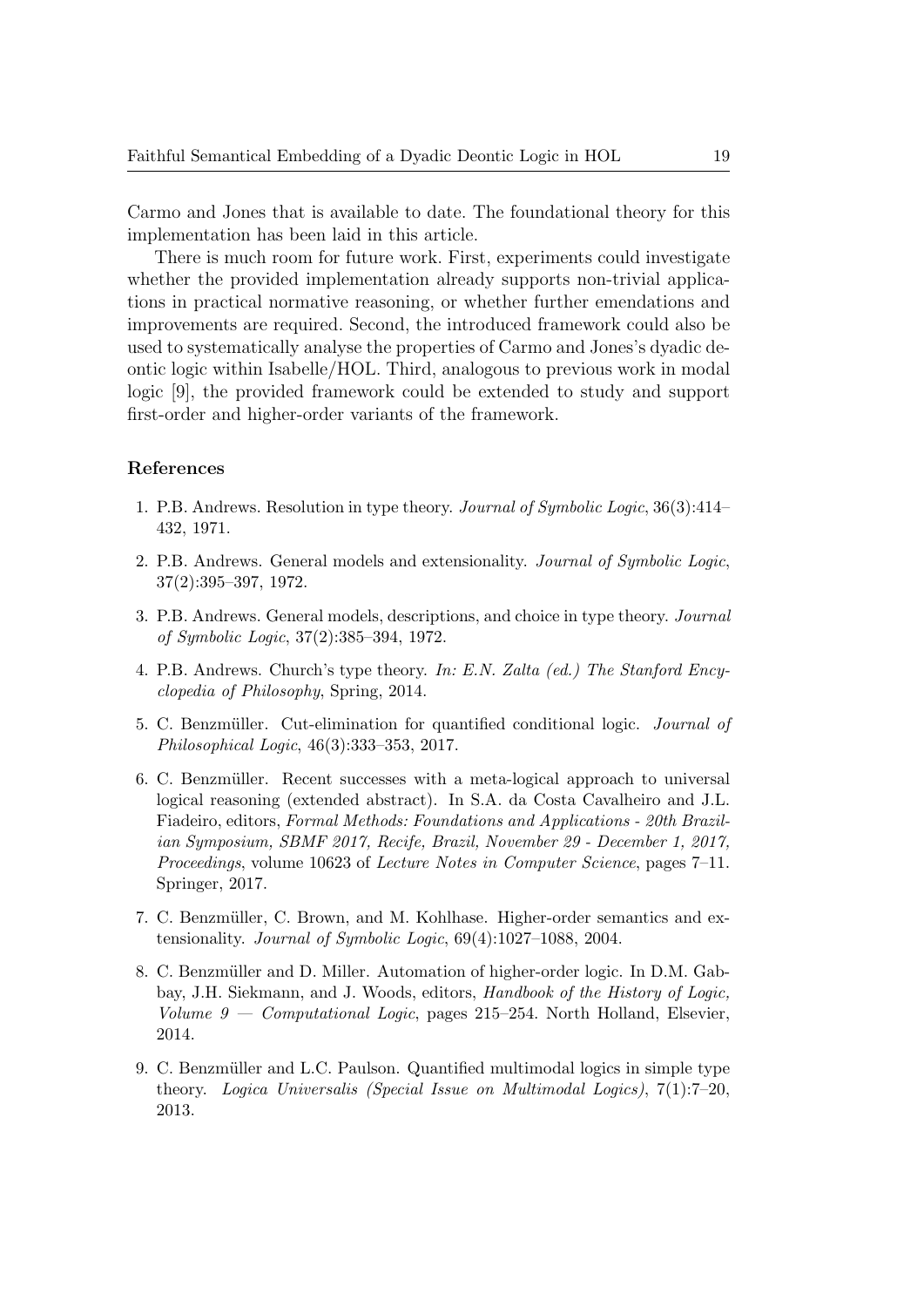- 10. J. Carmo and A.J.I. Jones. Deontic logic and contrary-to-duties. In D. M. Gabbay and F. Guenthner, editors, Handbook of Philosophical Logic: Volume 8, pages 265–343. Springer Netherlands, Dordrecht, 2002.
- 11. J. Carmo and A.J.I. Jones. Completeness and decidability results for a logic of contrary-to-duty conditionals. J. Log. Comput., 23(3):585–626, 2013.
- 12. A. Church. A set of postulates for the foundation of logic. Annals of Mathematics, 33(3):346–366, 1932.
- 13. A. Church. An unsolvable problem of elementary number theory. American Journal of Mathematics, 58(2):354–363, 1936.
- 14. A. Church. A formulation of the simple theory of types. Journal of Symbolic Logic, 5(2):56–68, 1940.
- 15. L. Henkin. Completeness in the theory of types. Journal of Symbolic Logic, 15(2):81–91, 1950.
- 16. R. Muskens. Intensional models for the theory of types. Journal of Symbolic Logic, 75(1):98–118, 2007.
- 17. T. Nipkow, L.C. Paulson, and M. Wenzel. Isabelle/ $HOL A$  Proof Assistant for Higher-Order Logic, volume 2283 of LNCS. Springer, 2002.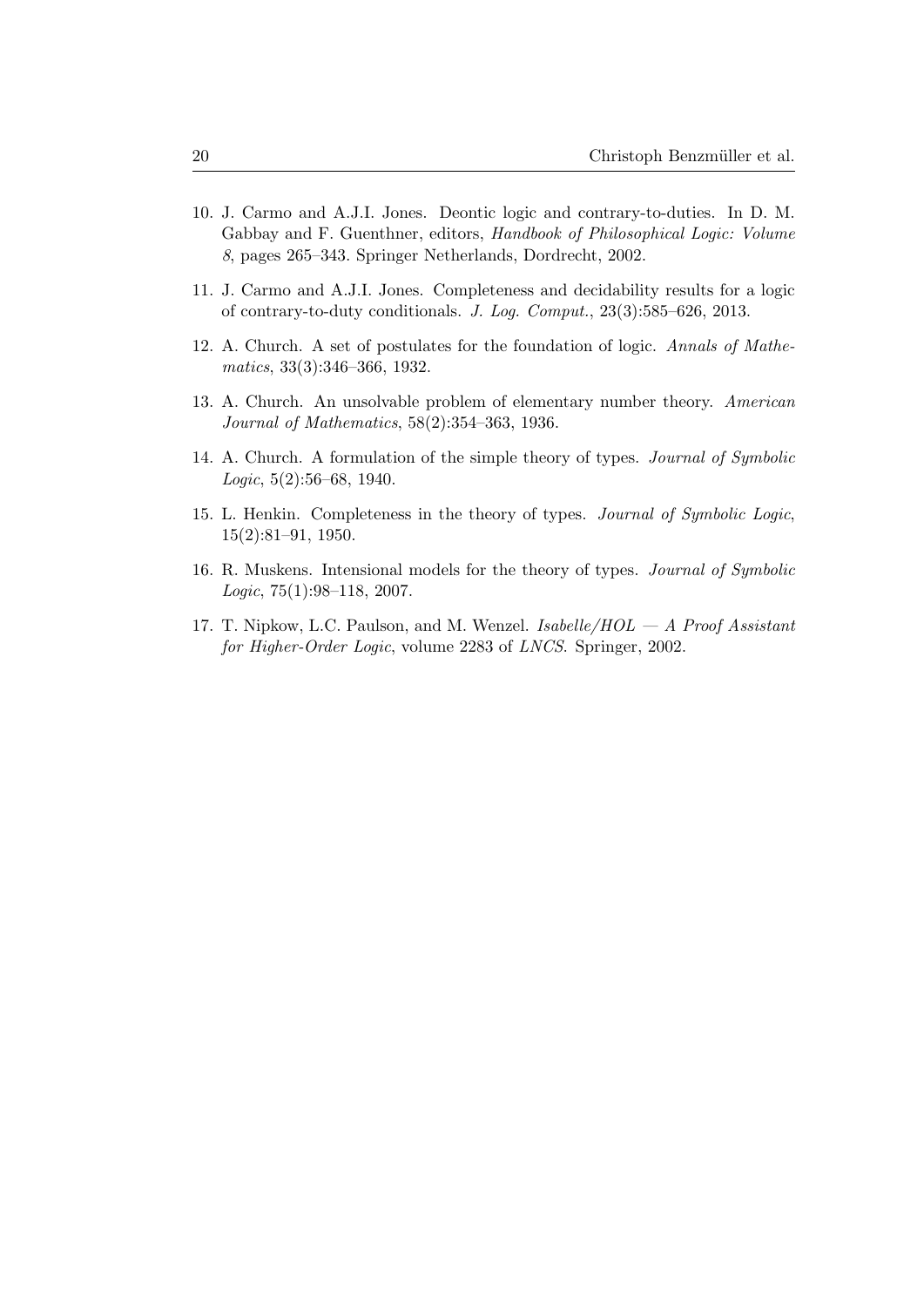## A Implementation in Isabelle/HOL

The semantical embedding as devised in this article has been implemented in the higher-order proof assistant Isabelle/HOL [17]. Figure 1 displays the respective encoding. Figures 2 and 3 report on some experiments.

```
\bullet \bullet \bulletCarmoJones.thy
                                                                                                                                                                                       \hat{\cdot}CarmoJones.thy (~/Dropbox/CJL Paper/isabelle/)
    1 theory CarmoJones imports Main
   3 begin
    \overline{4}typedecl i -- "type for possible worlds"
        type_synonym \sigma = "(i=bool)"
    \overline{7}consts
        av:: "\texttt{i} \Rightarrow \texttt{(i} \Rightarrow \texttt{bool})"
   8
        pv: "i \Rightarrow (i \Rightarrow bool)"q
        ob:: "(i\Rightarrowbool)\Rightarrow((i\Rightarrowbool)\Rightarrowbool)"
  1011
  12 named theorems CJ ess
  1314 axiomatization where
  15
        ax_3a [CJ_ess]: "∃x. av(w)(x)" and
        ax^2 4a [CJ ess]: "\forall x. av(w)(x) -
  16
                                                                  \rightarrow pv(w)(x)" and
        ax_4b [CJ_ess]: "pv(w)(w)" and<br>ax_5a [CJ_ess]: "\neg ob(X)(\lambda x. False)" and
  17
  18
         ax\_5b [CJ_ess]: "(\forall w. ((Y(w) \land X(w)) \longleftrightarrow (Z(w) \land X(w)))) \longrightarrow (ob(X)(Y) \leftrightarrow ob(X)(Z))" and
  19
          ax_5c [CJ_ess]: "((\forall Z. \ \beta(Z) \longrightarrow ob(X)(Z)) \wedge (\exists Z. \ \beta(Z))) —
  20((\exists y \cdot ((\lambda w. \forall Z. (\beta Z) \rightarrow (Z w))(y) \wedge X(y))) \rightarrow ob(X)(\lambda w. \forall Z. (\beta Z) \rightarrow (Z w))))" and
  21ax_5d [CJ_ess]: "((\forall w. Y(w) \longrightarrow X(w)) \wedge ob(X)(Y) \wedge (\forall w. X(w) \longrightarrow Z(w)))22
  2<sub>3</sub>\rightarrow ob(Z)(\lambdaw. (Z(w) \land \neg X(w)) \lor Y(w))" and
  24ax_5e [CJ_ess]: "((\forall w. Y(w) \longrightarrow X(w)) \wedge ob(X) (Z) \wedge (\exists w. Y(w) \wedge Z(w))) \longrightarrow ob(Y) (Z)"
  25
  26definition cjneg :: "\sigma \Rightarrow \sigma" ("- "[52]53)
                                                                                         where "\neg A \equiv \lambda w. \neg A(w)"
  27 definition cjand :: "\sigma \Rightarrow \sigma \Rightarrow \sigma" (infixr" \"51)
                                                                                       where "A \wedge B \equiv \lambda w. A(w) \wedge B(w)"
        definition cjor :: "\sigma \Rightarrow \sigma \Rightarrow \sigma" (infixr"\"50)
                                                                                         where "AVB \equiv \lambda w. A(w) \vee B(w)"
  28
       definition cjimp :: "\sigma \Rightarrow \sigma \Rightarrow \sigma" (infixr"-+"49)
                                                                                        where A \rightarrow B \equiv \lambda w. A(w) \rightarrow B(w)29
        definition cjump :: "\sigma \Rightarrow \sigma \Rightarrow \sigma" (infixr"\rightarrow"49) where "A\rightarrowB = Aw. A(w)\rightarrowB(w)"<br>definition cjequiv :: "\sigma \Rightarrow \sigma \Rightarrow \sigma" (infixr"\leftrightarrow"48) where "A\leftrightarrowB = Aw. A(w)\leftrightarrowB(w)"<br>definition cjbox :: "\sigma \Rightarrow \sigma" ("L")") where "D
  30
        definition cjbox :: "\sigma \Rightarrow \sigma" ("\square")
  31
       definition cjboxa :: "\sigma \Rightarrow \sigma" ("\square_a")
                                                                                          where {}^w \square_0 A \equiv \lambda w. (\forall x. av(w)(x) \longrightarrow A(x))"
  32
                                                                                          where "\Box_p A \equiv \lambda w. (\forall x. pv(w)(x) \longrightarrow A(x))"
  33
        definition cjboxp :: "\sigma \Rightarrow \sigma" ("\square_p")
        definition cjdia :: "\sigma \Rightarrow \sigma" ("\diamond")
                                                                                           where "\diamond A \equiv \neg \Box (\neg A)"34where "\diamondsuit_aA \equiv \neg \Box_a(\neg A)"definition cjdiaa :: "\sigma \Rightarrow \sigma" ("\Diamond<sub>a</sub>")
  35
       definition cjdiap : \sigma \Rightarrow \sigma^* ("\Diamond_p")
                                                                                          where \sqrt[m]{\ }_{p}A \equiv \neg \Box_{p}(\neg A)^{m}36
        definition cjo :: "\sigma \Rightarrow \sigma \Rightarrow \sigma" ("0\_|_\"[52]53)
                                                                                           where ^{\circ}O(B|A) \equiv \lambda w \cdot ob(A)(B)^{\circ}37
        definition cjoa :: "\sigma \Rightarrow \sigma" ("O<sub>a</sub>")
                                                                        where "O_aA = \lambda w. ob(av(w))(A) \wedge (\exists x. av(w)(x) \wedge \neg A(x))"
  38
        definition cjop :: "\sigma \Rightarrow \sigma" ("O<sub>p</sub>")
                                                                        where "0_pA \equiv \lambda w, ob(pv(w))(A) \wedge (\exists x. pv(w)(x) \wedge \neg A(x))"
  39
                                                                                           where T = \lambda w. True"
  40
        definition cjtop :: "\sigma" ("T")
                                                                                           where \mathbb{L} \equiv \lambda w. False"
  41
        definition cjbot :: "\sigma" ("\perp")
  42definition cjvalid :: "\sigma \Rightarrow bool" ("|_|"[7]105) where "|A| \equiv \forall w. A w"
  43
```
Fig. 1 Shallow semantical embedding of DDL in Isabelle/HOL.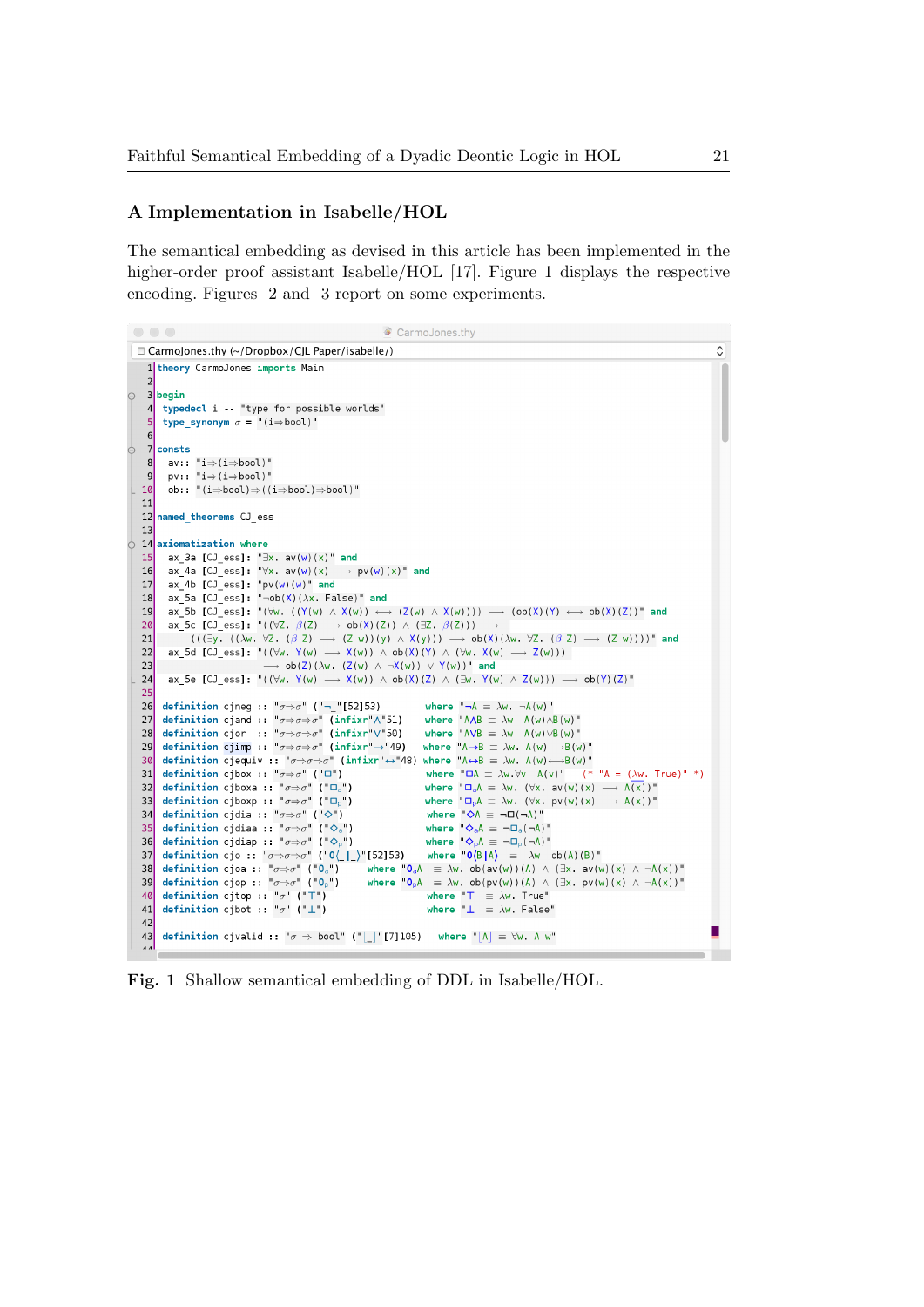```
\bullet\bullet\bulletCarmoJones.thy
                                                                                                                                                                                \overline{\mathcal{C}}□ CarmoJones.thy (~/Dropbox/CJL Paper/isabelle/)
  53 section {* Some Tests on the Meta-Theory *}
  5455
       lemma True nitpick [satisfy, user_axioms, show_all, expect=genuine] oops
  56
        (* Consistency is confirmed by Nitpick *)
  57
  58
       named theorems CJ_der
  59
  59<br>
60 Lemma MP [CJ_der]: "[[A]; [A \rightarrow B]] \Rightarrow [B]" unfolding Defs by simp<br>
61 Lemma Nec [CJ_der]: "[A] \Rightarrow [OA]" unfolding Defs by simp<br>
62 Lemma Neca [CJ_der]: "[A] \Rightarrow [O<sub>a</sub>A]" unfolding Defs by simp<br>
63 Lemma Nec
  64
  65
       section \{*\alpha\} (text "\square"} is an S5 modality *}
  66
  67Lemma C 1 refl [CJ der]: "|\Box A \rightarrow A|" by (simp add: cibox def ciimp def civalid def)
  \overline{68} Lemma C 1 trans [CJ der]: "|DA \rightarrow (D(DA))|" unfolding Defs by simp
       Lemma C_1_sym [CJ_der]: "[A \rightarrow (\Box(\Diamond A))]" unfolding Defs by simp
  69
  7071 section \{\ast Characterisation of @{text "0"} \ast}
  7273 Lemma C_2 [CJ_der]: "|0(A|B) \rightarrow \Diamond(B \land A)|" unfolding Defs by (metis ax_5a ax_5b)
  74 Lemma C 3 [CJ_der]: "[(\diamond (A \land B \land C) \land 0(\& B) \land 0(\& C) \land ) \rightarrow 0((B \land C) \& A)]"
         (* sledgehammer [timeout=600] (Defs ax 5a ax 5b ax 5d ax 5e)*) sorry
  7<sup>5</sup>76 Lemma C_4 [CJ_der]: " | (\Box(A \rightarrow B) \land (\diamond(A \land C)) \land 0\langleC |B)) \rightarrow 0\langleC |A)|"
       unfolding Defs using ax 5e by blast
  77
  78 Lemma C_5 [CJ_der]: "\left[\Box(G) + B\right] \rightarrow (0 \langle C|B \rangle)" unfolding Defs by presburger<br>79 Lemma C_6 [CJ_der]: "\left[\Box(G) + B\right] \rightarrow (0 \langle C|B \rangle)" unfolding Defs by presburger<br>79 Lemma C_6 [CJ_der]: "\left[\Box(G) + (A \leftrightarrow B) \right] \rightarrow (0 \langle A|C \rangle \leftrightarrow 0 \langle B|C(* sledgehammer [timeout=600] (Defs ax 5a ax 5b ax 5c ax 5d ax 5e) *) sorry
  828<sup>2</sup>84 section \{*\Theta\} ext "\Box_{p}"} is an KT modality *}
  85
  \overline{36} Lemma C_9_p_refl [CJ_der]: "\Box_{p}A \rightarrow A]" unfolding Defs by (simp add: ax_4b)
  87 Lemma "\left[\Box_{\rho} A \rightarrow (\Box_{\rho} (\Box_{\rho} A))\right]^* mitpick [user_axioms] oops (* countermodel *)<br>88 Lemma "\left[\Box_{\rho} A \rightarrow (\Box_{\rho} (\Diamond_{\rho} A))\right]^* mitpick [user_axioms] oops (* countermodel *)
  89
  90
       section \{*\Theta(\text{text "} \square_a"\} \text{ is an KD modality *\}91
  92 Lemma C 10 a serial [CJ der]: "|\Box_{\alpha}A \rightarrow \Diamond_{\alpha}A|" unfolding Defs by (simp add: ax 3a)
  93 Lemma "[D<sub>a</sub>A \rightarrow A]" nitpick [user_axioms] oops (* countermodel *)<br>94 Lemma "[D<sub>a</sub>A \rightarrow A]" nitpick [user_axioms] oops (* countermodel *)
  95
       Lemma "[A \rightarrow (\Box_a (\Diamond_a A))]" nitpick [user_axioms] oops (* countermodel *)
  96
```
Fig. 2 Experiments (meta-theory) with the embedding of DDL in Isabelle/HOL. In the "sorry" cases proofs can be automatically found by theorem provers integrated via Sledgehammer, but a reconstruction of these proofs in Isabelle/HOL still fails, since the internal provers are too weak.